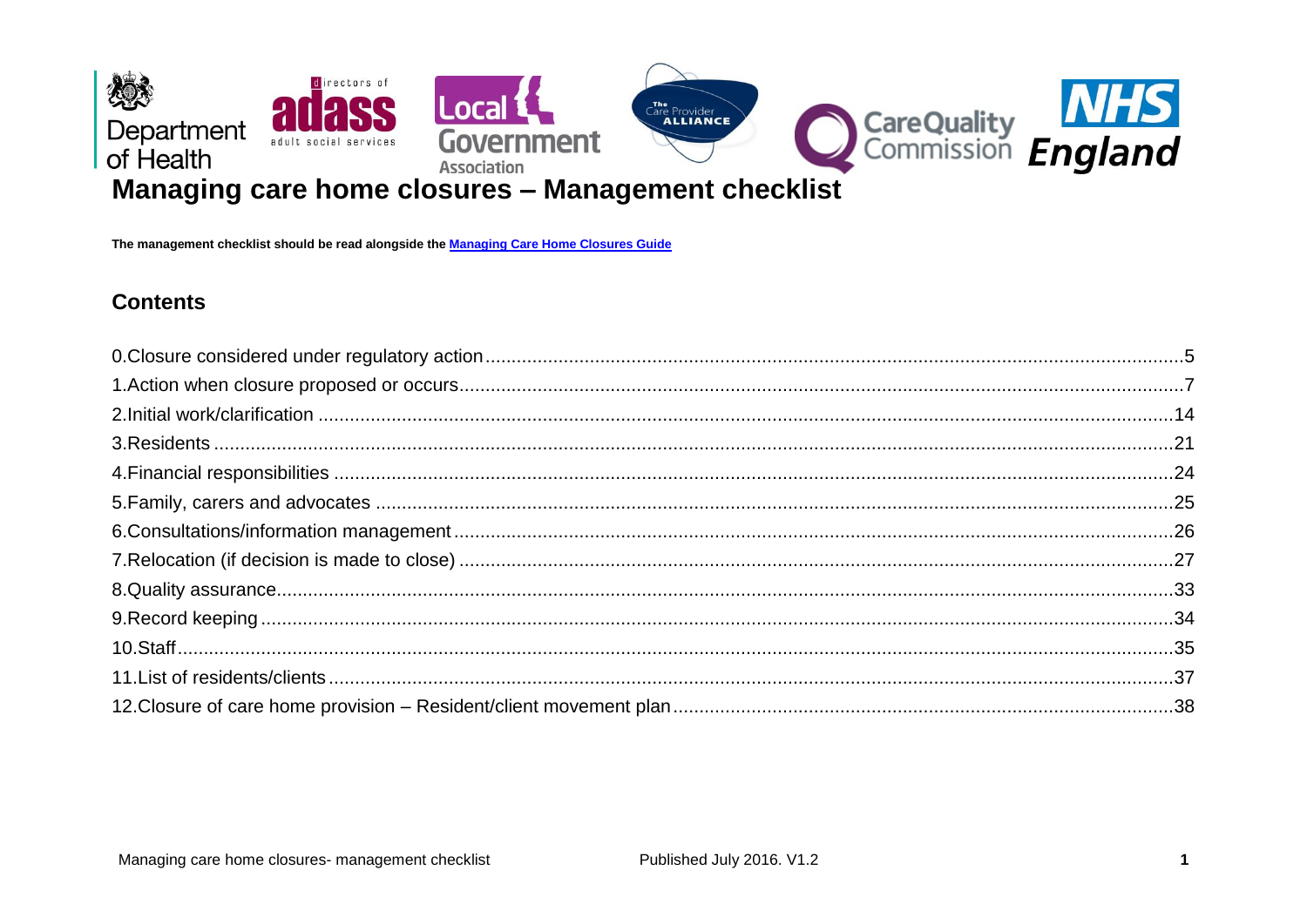

The following checklist provides a framework to be read alongside [Guide: managing a care home closure](http://www.nhs.uk/NHSEngland/keogh-review/Documents/quick-guides/Quick-Guide-managing-care-home-closures.pdf) (or potential closure). Please note that this list is not exhaustive. It is up to the Joint Incident Steering Group/Director of Adult Social Services to determine actions as necessary, based on individual circumstances and any statutory duties. Columns in the list are marked respectively "Lead" and "2" or "3" to identify where an organisation has a specific lead, secondary or supporting role. Again, this is not exhaustive and may depend on the circumstances of the situation.

## **A. Key details and contacts**

| <b>Name/address of</b><br>home                                                                     |  |
|----------------------------------------------------------------------------------------------------|--|
| Date CCG/LA/CQC<br>notified                                                                        |  |
| <b>Brief description of</b><br>situation (at outset<br>and to be updated as<br>and when necessary) |  |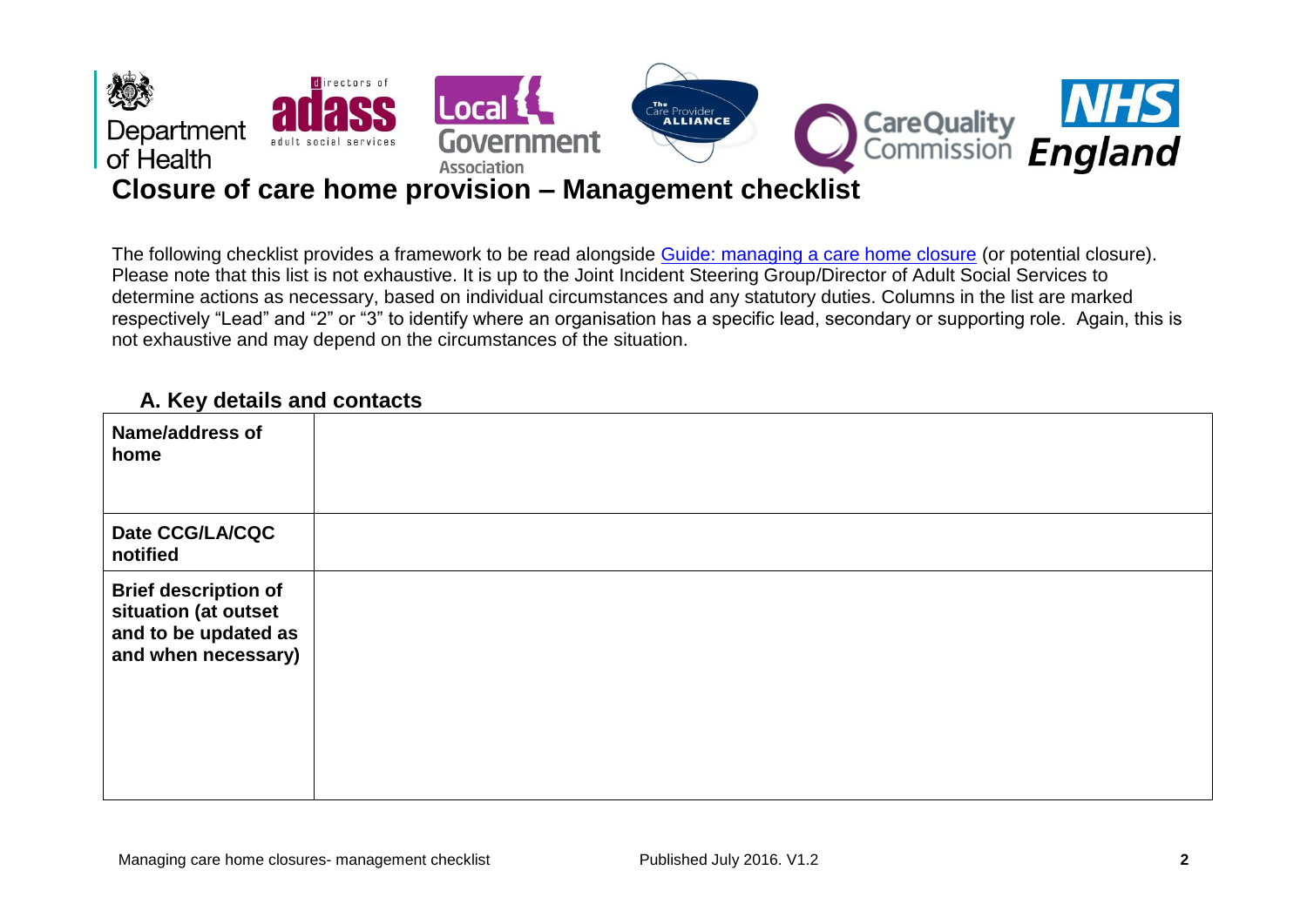| Department<br>of Health                                                                                                                                       | directors of<br>Local <sup>®</sup><br>adult social services<br><b>Association</b> | <b>Government</b>  | Care Provider                                   | CareQuality <b>NHS</b><br>Commission <b>England</b> |                     |
|---------------------------------------------------------------------------------------------------------------------------------------------------------------|-----------------------------------------------------------------------------------|--------------------|-------------------------------------------------|-----------------------------------------------------|---------------------|
|                                                                                                                                                               |                                                                                   |                    |                                                 |                                                     |                     |
| Owner/company                                                                                                                                                 |                                                                                   |                    |                                                 |                                                     |                     |
| <b>Manager/contact</b>                                                                                                                                        |                                                                                   |                    |                                                 |                                                     |                     |
| <b>Administrator/contact</b>                                                                                                                                  |                                                                                   |                    |                                                 |                                                     |                     |
| <b>Number of residents</b><br>and funding<br>organisations                                                                                                    | <b>Total</b>                                                                      | <b>Residential</b> | <b>Fully funded</b><br>continuing<br>healthcare | <b>Funded nursing</b><br>care                       | <b>Self-funders</b> |
| NOTE: Identifying funding for<br>residents (CCG, LA, self-funders,<br>etc.) can help to establish<br>appropriate Joint Incident Steering<br>Group membership. |                                                                                   |                    |                                                 |                                                     |                     |

| <b>Assigned lead officer</b>                 | <b>Name</b> | <b>Telephone</b> | <b>Email</b> |
|----------------------------------------------|-------------|------------------|--------------|
| <b>Clinical commissioning</b><br>group (CCG) |             |                  |              |
| Local authority (LA)                         |             |                  |              |
| <b>Care Quality</b><br>Commission (CQC)      |             |                  |              |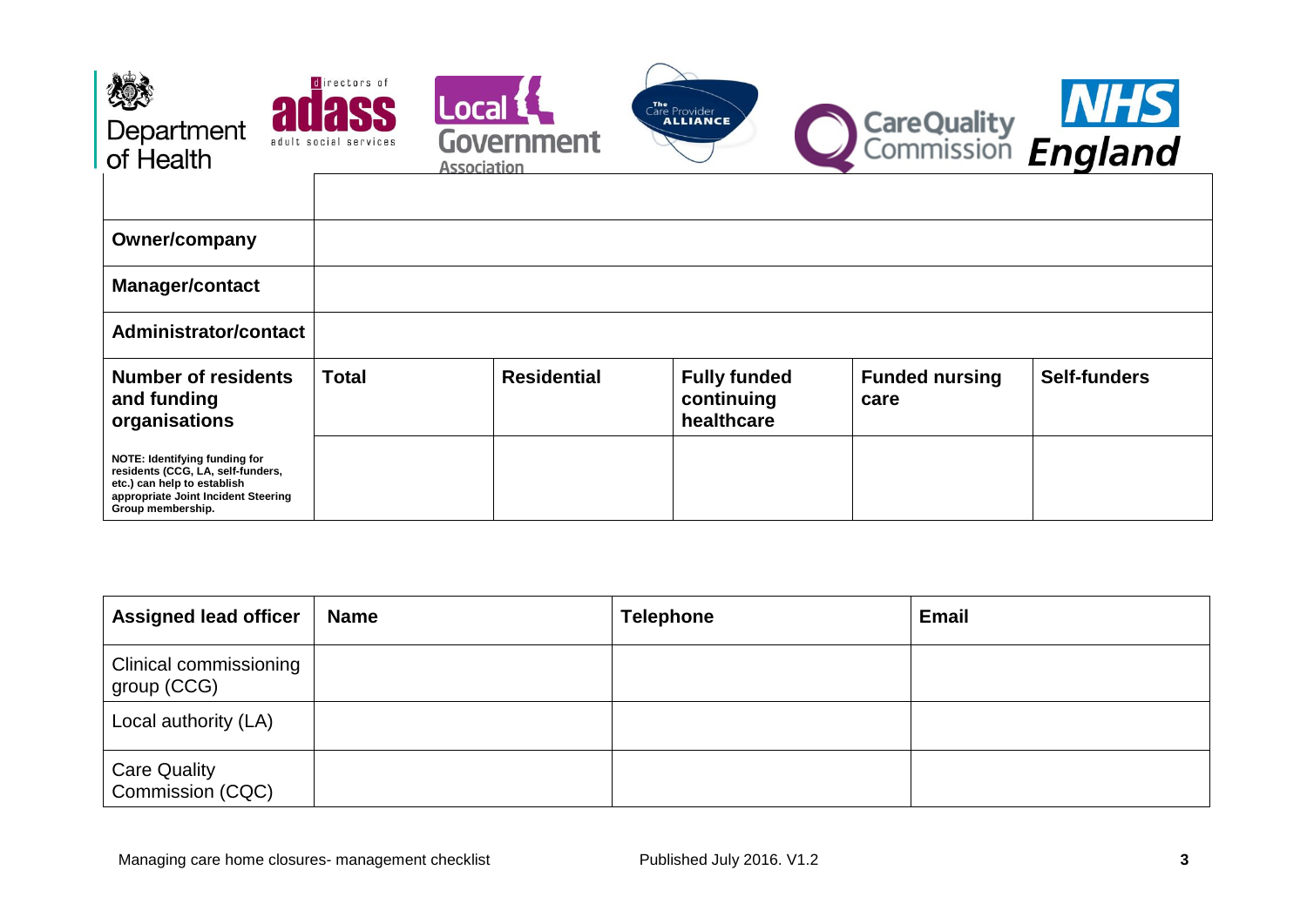| 燃<br>Department<br>of Health | directors of<br>adult social services | Local <sup>1</sup><br>Government<br><b>Association</b> | Care Provider | <b>CareQuality</b><br>Commission <b>England</b> | <b>NHS</b> |
|------------------------------|---------------------------------------|--------------------------------------------------------|---------------|-------------------------------------------------|------------|
| <b>Others</b>                |                                       |                                                        |               |                                                 |            |
| <b>Others</b>                |                                       |                                                        |               |                                                 |            |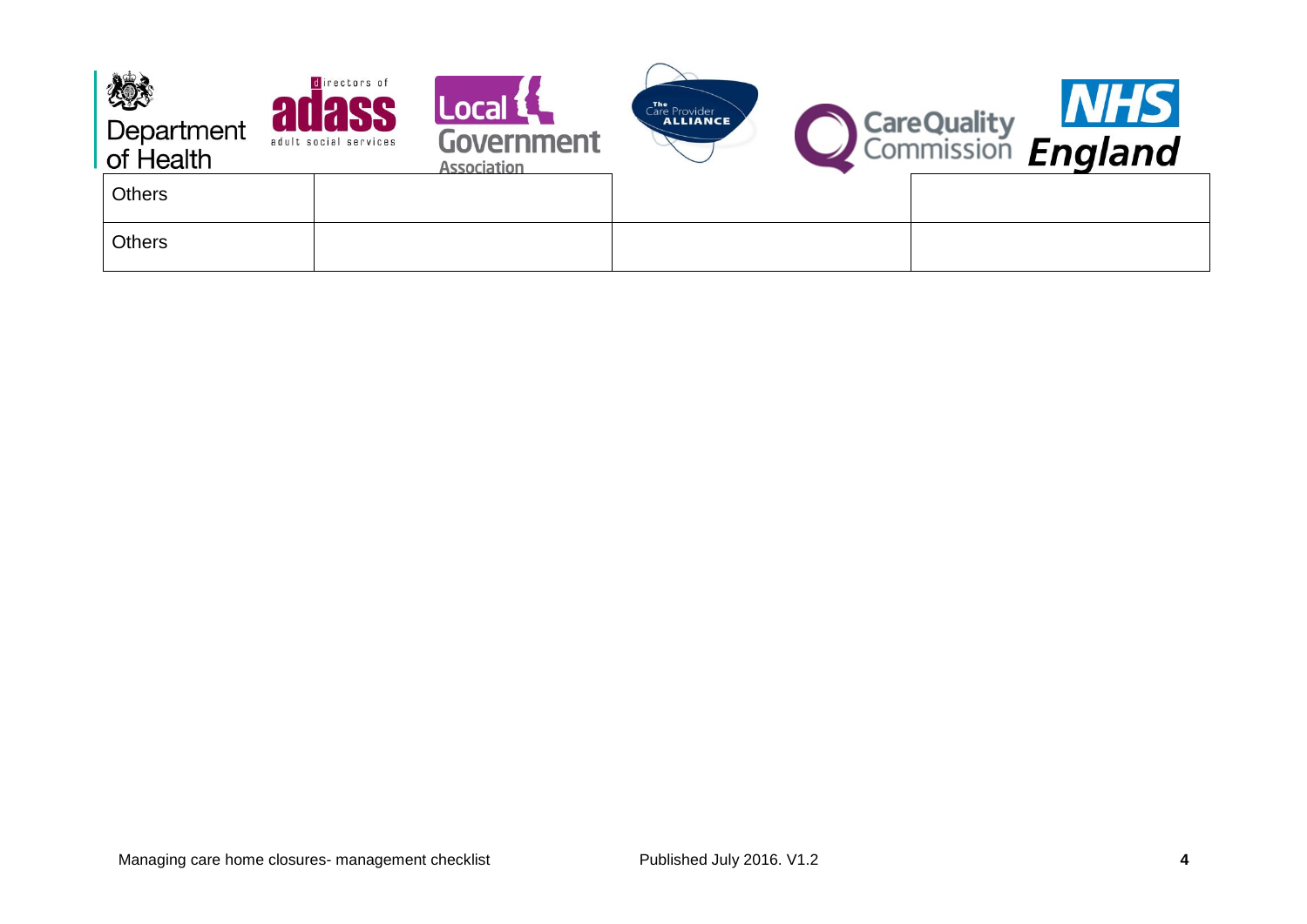<span id="page-4-0"></span>

|     | Department<br>of Health | directors of<br>adult social services                                                                                                                                                                                                                                | Local <b>1</b><br>Government<br><b>Association</b> |                  | The Provider<br><b>ALLIANCE</b> |            |            |             |               | CareQuality <b>NHS</b><br>Commission <b>England</b> |
|-----|-------------------------|----------------------------------------------------------------------------------------------------------------------------------------------------------------------------------------------------------------------------------------------------------------------|----------------------------------------------------|------------------|---------------------------------|------------|------------|-------------|---------------|-----------------------------------------------------|
| No. | <b>Date</b>             | <b>Action</b>                                                                                                                                                                                                                                                        |                                                    | <b>Completed</b> | LA                              | <b>CCG</b> | <b>CQC</b> | <b>NHSE</b> | <b>Others</b> | <b>Notes</b>                                        |
|     |                         | 0. Closure considered under regulatory action                                                                                                                                                                                                                        |                                                    |                  |                                 |            |            |             |               |                                                     |
| 0.1 |                         | If residents' safety is at significant risk<br>(high or above seriousness level of<br>concern) ensure that concerns are<br>raised immediately                                                                                                                        |                                                    |                  |                                 |            | Lead       |             |               |                                                     |
| 0.2 |                         | Contact the provider by telephone<br>(followed by email) and notify them of<br>any potential urgent action to be taken<br>and advise them to seek urgent legal<br>advice. Record timing of notification and<br>consider the need for urgent meeting<br>with provider |                                                    |                  |                                 |            | Lead       |             |               |                                                     |
| 0.3 |                         | Consider issues related to<br>provider/location (any historical<br>concerns or enforcement action already<br>underway; is registration accurate?<br>Should any further action be taken<br>regarding any other location in provider<br>portfolio?)                    |                                                    |                  |                                 |            | Lead       |             |               |                                                     |
| 0.4 |                         | Convene a Management Review<br>Meeting; invite relevant CQC                                                                                                                                                                                                          |                                                    |                  |                                 |            | Lead       |             |               |                                                     |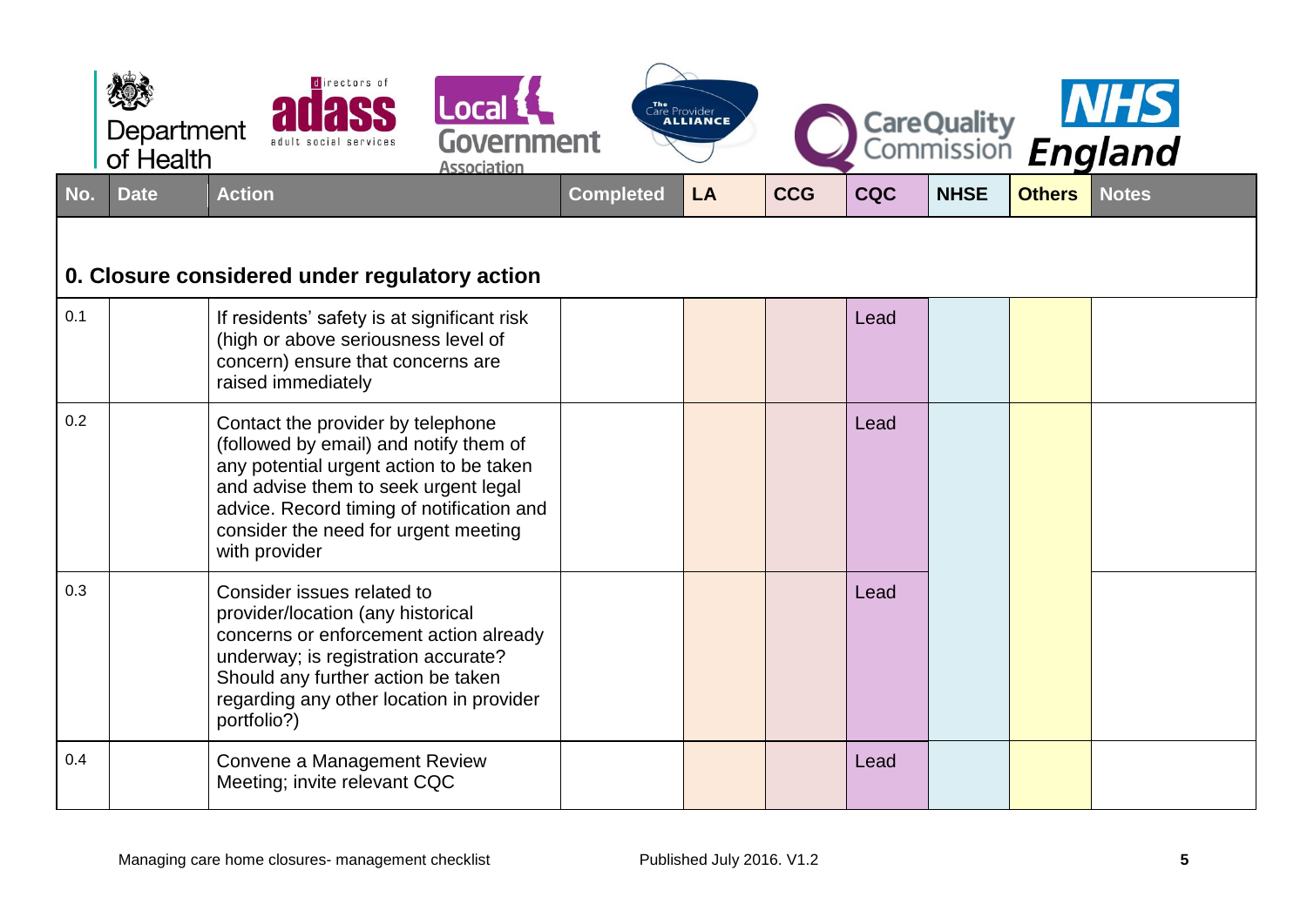|     | Department<br>of Health | directors of                                                                                                                                                                                                                                                                         | Local 1<br>Government<br><b>Association</b> |                  | The Provider |                |            |             |               | CareQuality MHS |
|-----|-------------------------|--------------------------------------------------------------------------------------------------------------------------------------------------------------------------------------------------------------------------------------------------------------------------------------|---------------------------------------------|------------------|--------------|----------------|------------|-------------|---------------|-----------------|
| No. | <b>Date</b>             | <b>Action</b>                                                                                                                                                                                                                                                                        |                                             | <b>Completed</b> | <b>LA</b>    | <b>CCG</b>     | <b>CQC</b> | <b>NHSE</b> | <b>Others</b> | <b>Notes</b>    |
|     |                         | colleagues; record all decisions and<br>rationale, including for not taking any<br>other enforcement action.<br>Follow Scheme of Delegation, ensure<br>early determination and availability of<br>authorised person who will consider and<br>authorise urgent action and sign Notice |                                             |                  |              |                |            |             |               |                 |
| 0.5 |                         | Ensure necessary internal colleagues<br>are involved                                                                                                                                                                                                                                 |                                             |                  |              |                | Lead       |             |               |                 |
| 0.6 |                         | Ensure necessary external colleagues<br>are involved                                                                                                                                                                                                                                 |                                             |                  |              |                | Lead       |             |               |                 |
| 0.7 |                         | Commissioners do not need to wait for<br>notice to be served to start making<br>assessments of residents' needs,<br>including identifying those with<br>prioritised health needs                                                                                                     |                                             |                  | Lead         | $\overline{2}$ |            |             |               |                 |
| 0.8 |                         | Serve a notice/order for urgent action                                                                                                                                                                                                                                               |                                             |                  |              |                | Lead       |             |               |                 |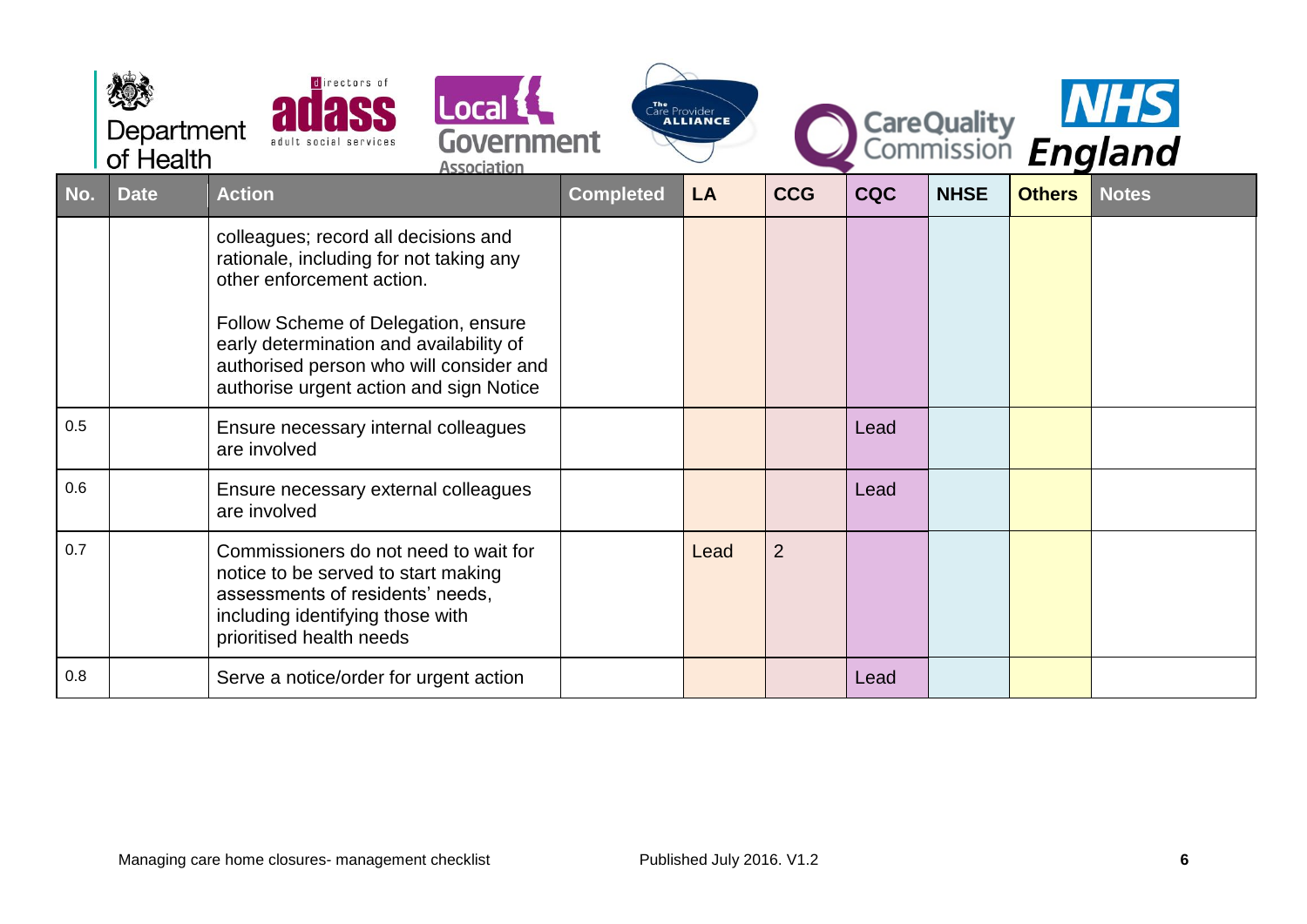<span id="page-6-0"></span>

|     | Department<br>of Health | directors of<br>Local L<br>Government<br>adult social services<br><b>Association</b>                                                                                                                         |                  | Care Provider |                |            |             |               | CareQuality MIS |
|-----|-------------------------|--------------------------------------------------------------------------------------------------------------------------------------------------------------------------------------------------------------|------------------|---------------|----------------|------------|-------------|---------------|-----------------|
| No. | <b>Date</b>             | <b>Action</b>                                                                                                                                                                                                | <b>Completed</b> | LA            | <b>CCG</b>     | <b>CQC</b> | <b>NHSE</b> | <b>Others</b> | <b>Notes</b>    |
|     |                         | 1. Action when closure proposed or occurs                                                                                                                                                                    |                  |               |                |            |             |               |                 |
|     |                         | Joint Incident Steering Group/Director of Adult Social Services                                                                                                                                              |                  |               |                |            |             |               |                 |
| 1.1 |                         | Assemble team and plan the work                                                                                                                                                                              |                  | Lead          |                |            |             |               |                 |
| 1.2 |                         | Appoint team leader                                                                                                                                                                                          |                  |               |                |            |             |               |                 |
|     |                         | 2. Initial work/clarification                                                                                                                                                                                |                  |               |                |            |             |               |                 |
| 2.1 |                         | Establish the commissioning bodies<br>involved who need to be informed and<br>consulted                                                                                                                      |                  |               | $\overline{2}$ |            |             |               |                 |
| 2.2 |                         | Undertake risk assessment and identify<br>options for managing risks and the<br>priority and timescales in which they<br>need to be dealt with. This should help<br>identify potential timescale for closure |                  | Lead          | $\overline{2}$ |            |             |               |                 |
| 2.3 |                         | Seek provider support to continue<br>operating so that there is sufficient time<br>to make assessments of residents'                                                                                         |                  | Lead          |                |            |             |               |                 |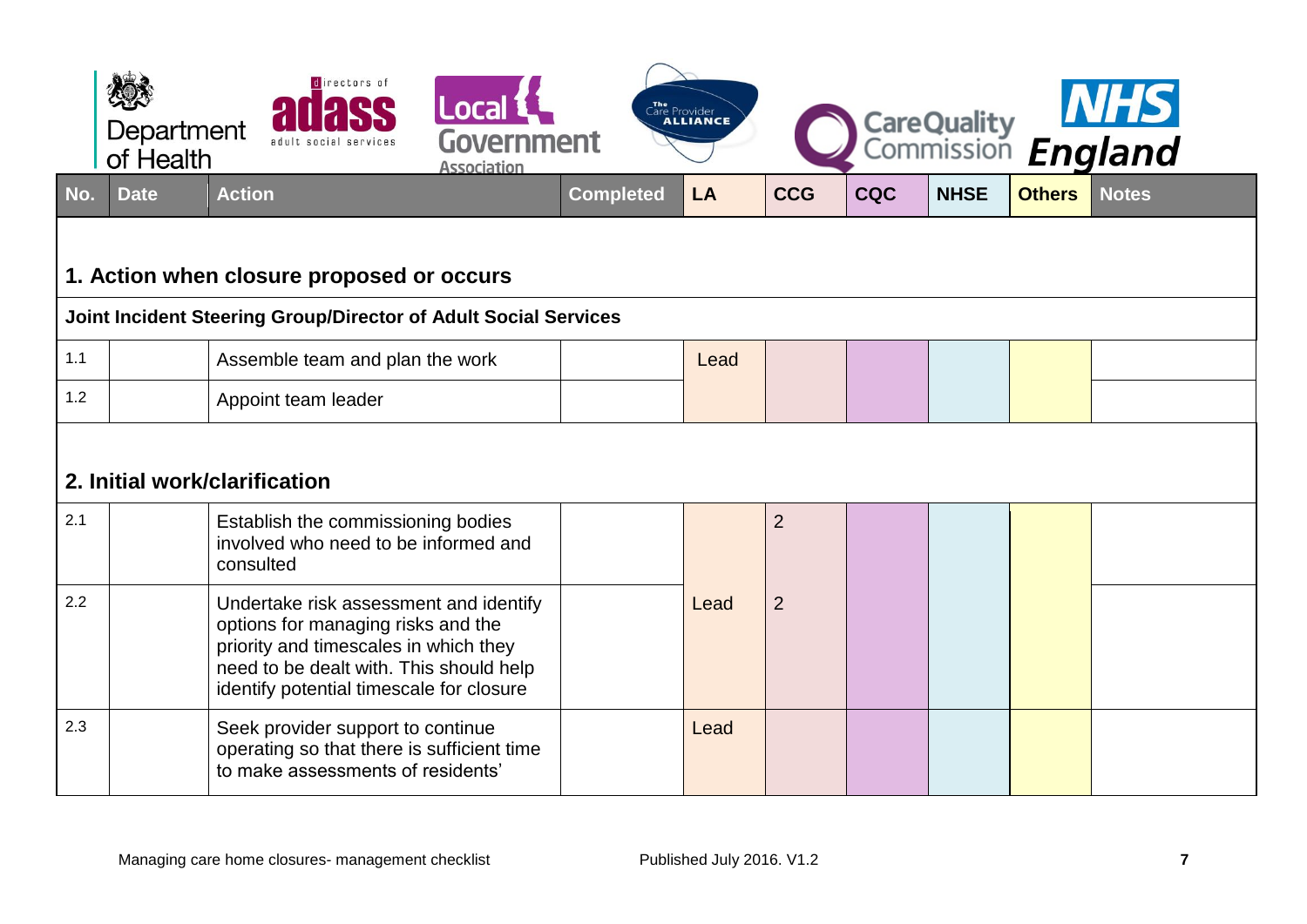|     | Department<br>of Health | directors of<br>Local 1<br><b>Government</b><br>adult social services<br><b>Association</b>                                                                                                                                                                                                               |                  | Care Provider |                |            |             |               | CareQuality <b>NHS</b><br>Commission <b>England</b> |
|-----|-------------------------|-----------------------------------------------------------------------------------------------------------------------------------------------------------------------------------------------------------------------------------------------------------------------------------------------------------|------------------|---------------|----------------|------------|-------------|---------------|-----------------------------------------------------|
| No. | <b>Date</b>             | <b>Action</b>                                                                                                                                                                                                                                                                                             | <b>Completed</b> | <b>LA</b>     | <b>CCG</b>     | <b>CQC</b> | <b>NHSE</b> | <b>Others</b> | <b>Notes</b>                                        |
|     |                         | needs and wishes and moves can be<br>planned and not rushed                                                                                                                                                                                                                                               |                  |               |                |            |             |               |                                                     |
| 2.4 |                         | Establish timescales for closure                                                                                                                                                                                                                                                                          |                  | Lead          | $\overline{2}$ |            |             |               |                                                     |
| 2.5 |                         | Assess whether timescales can be met<br>and, if not, the actions that may be<br>required to help buy more time. This<br>may not be possible in emergency<br>situations. Part 2 of "Care and<br>Continuity" provides guidance on<br>contingency planning and dealing with<br>provider failure <sup>1</sup> |                  | Lead          | $\overline{2}$ |            |             |               |                                                     |
| 2.6 |                         | Establish number of residents affected,<br>what their categories of care are,<br>whether they have capacity, and who<br>funds their services                                                                                                                                                              |                  | Lead          | $\overline{2}$ |            |             |               |                                                     |
| 2.7 |                         | Contact details of home owner/manager                                                                                                                                                                                                                                                                     |                  | Lead          |                |            |             |               |                                                     |
| 2.8 |                         | Agree when and how residents and their<br>carers/family/friends/advocates/<br>representatives are informed and by                                                                                                                                                                                         |                  | Lead          |                |            |             |               |                                                     |

 $\overline{a}$ <sup>1</sup> [Care and Continuity: contingency planning for provider failure, LGiU \(2015\)](http://www.lgiu.org.uk/report/care-and-continuity-guide/)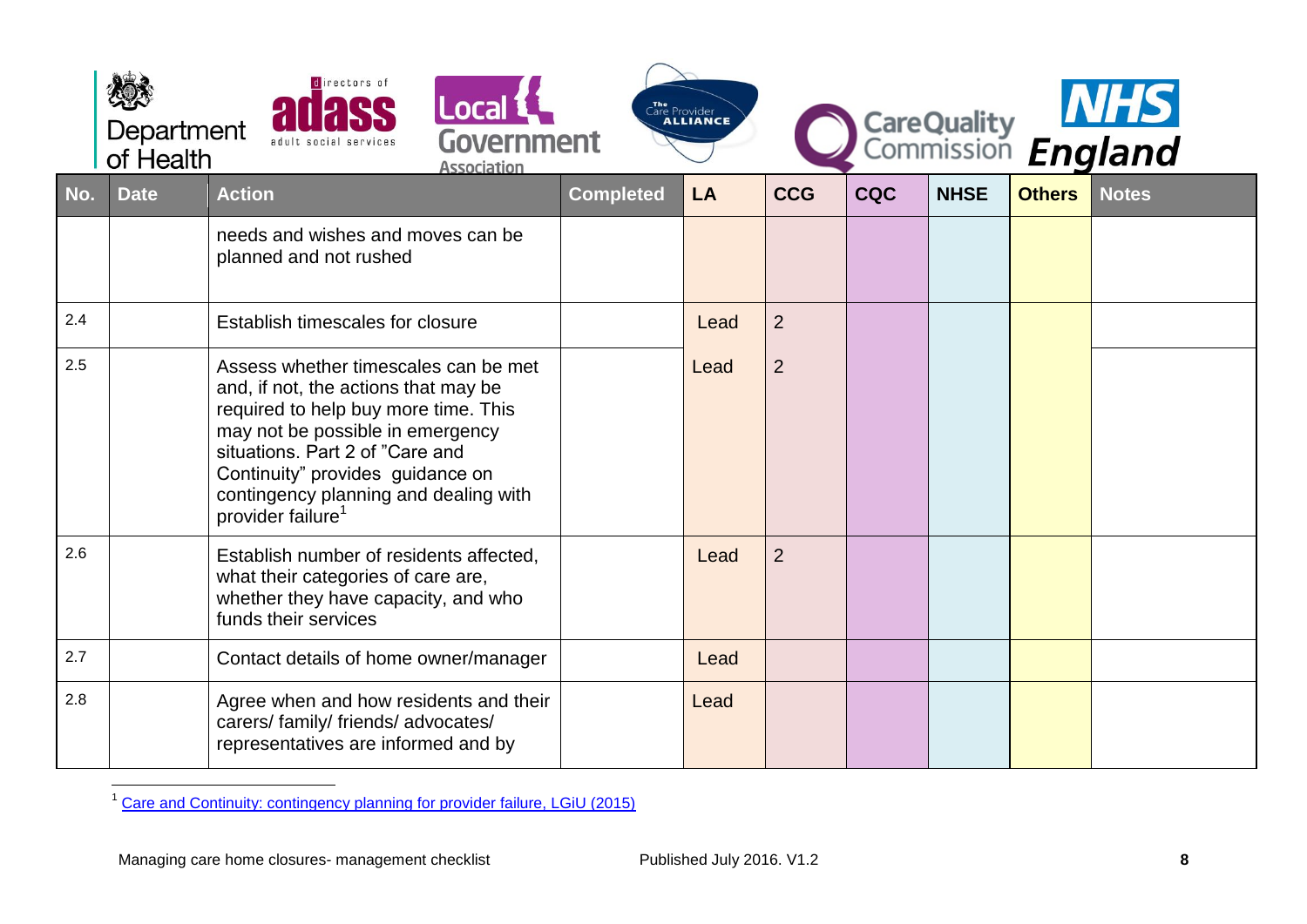|      | Department<br>of Health | directors of<br><b>Local &amp;</b><br>Government<br>adult social services<br><b>Association</b>                                                                                                                                                                                                                                                                                                                                                                       |                  | The Provider<br><b>ALLIANCE</b> |                |            |             |               | CareQuality<br>Commission England |
|------|-------------------------|-----------------------------------------------------------------------------------------------------------------------------------------------------------------------------------------------------------------------------------------------------------------------------------------------------------------------------------------------------------------------------------------------------------------------------------------------------------------------|------------------|---------------------------------|----------------|------------|-------------|---------------|-----------------------------------|
| No.  | <b>Date</b>             | <b>Action</b>                                                                                                                                                                                                                                                                                                                                                                                                                                                         | <b>Completed</b> | LA                              | <b>CCG</b>     | <b>CQC</b> | <b>NHSE</b> | <b>Others</b> | <b>Notes</b>                      |
|      |                         | whom and what the provider role is in<br>this                                                                                                                                                                                                                                                                                                                                                                                                                         |                  |                                 |                |            |             |               |                                   |
| 2.9  |                         | Arrange a meeting with home<br>owners/manager/others to discuss<br>situation and intentions                                                                                                                                                                                                                                                                                                                                                                           |                  | Lead                            | $\overline{2}$ |            |             |               |                                   |
| 2.10 |                         | Clarify if the home has a business<br>continuity plan in place, as part of the<br>contractual arrangements, that can be<br>used in combination with this checklist                                                                                                                                                                                                                                                                                                    |                  | Lead                            | $\overline{2}$ |            |             |               |                                   |
| 2.11 |                         | Identify communications lead and<br>develop communications strategy,<br>agreed with the provider, to be<br>implemented across stakeholder<br>networks promptly, to include<br>consideration of proactive and reactive<br>messages, with a focus on reassurance<br>and positive next steps. Also contact<br>with:<br>provider, manager, residents<br>(including self-funders), carers,<br>families and/or representatives, care<br>staff consider message formats that |                  | Lead                            |                |            |             |               |                                   |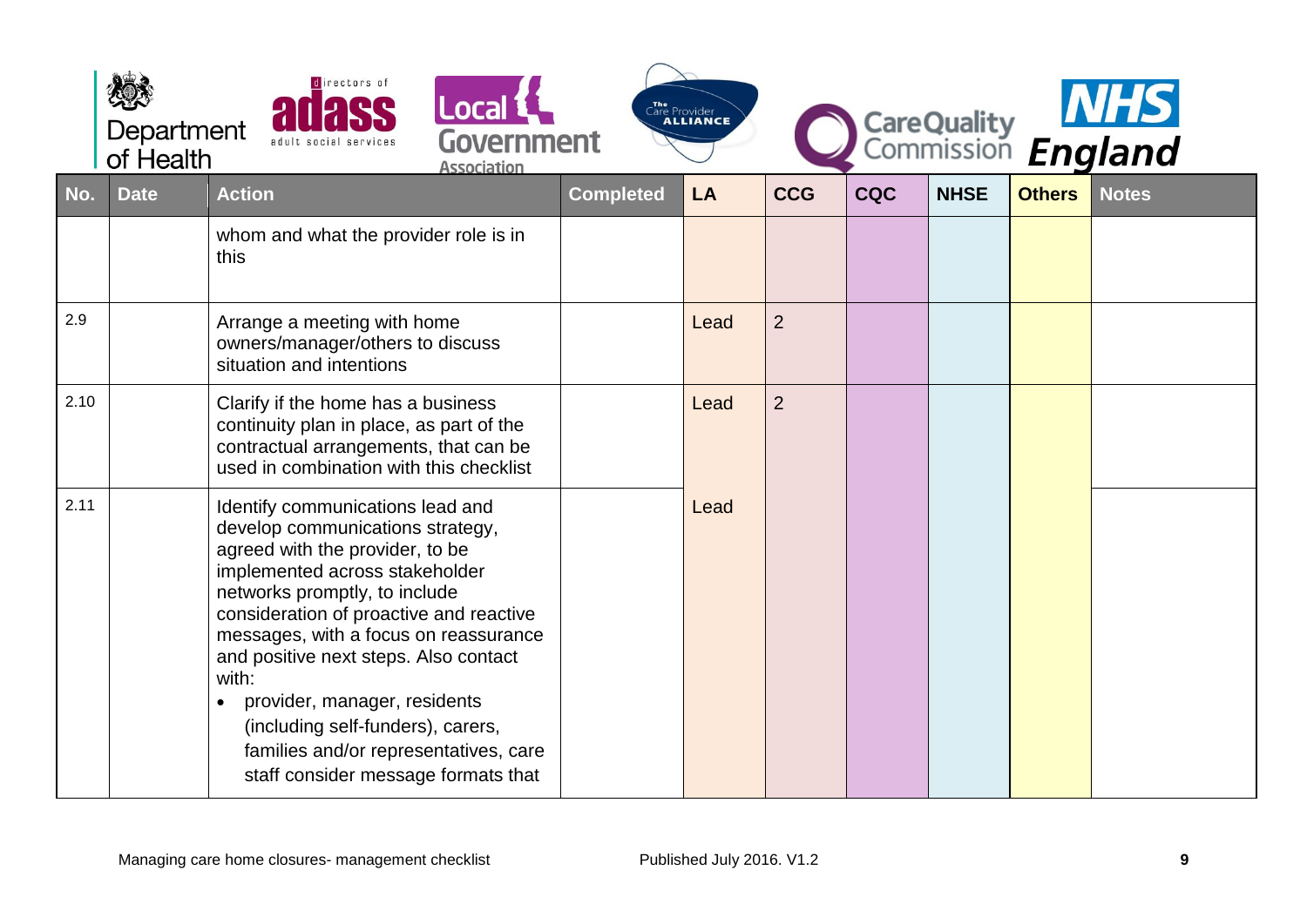|      | Department<br>of Health | directors of<br><b>Local 1</b><br>Government<br>adult social services<br><b>Association</b>                                                                                                                                                                                                                               |                  | The<br>Care Provider<br><b>ALLIANCE</b> |                |            |             |               | CareQuality MHS |
|------|-------------------------|---------------------------------------------------------------------------------------------------------------------------------------------------------------------------------------------------------------------------------------------------------------------------------------------------------------------------|------------------|-----------------------------------------|----------------|------------|-------------|---------------|-----------------|
| No.  | <b>Date</b>             | <b>Action</b>                                                                                                                                                                                                                                                                                                             | <b>Completed</b> | <b>LA</b>                               | <b>CCG</b>     | <b>CQC</b> | <b>NHSE</b> | <b>Others</b> | <b>Notes</b>    |
|      |                         | best suit needs of residents and<br>Equality, Diversity and Human Rights<br>issues<br>partner organisations, including<br>$\bullet$<br>NHSE, police, local Healthwatch,<br>advocacy bodies, other providers<br>where appropriate<br>media (including social media)<br>$\bullet$<br>MPs, councillors, council lead officer |                  |                                         |                |            |             |               |                 |
| 2.12 |                         | Consider placing a poster, or Q&A<br>sheet, in the home containing prepared<br>messages and with details of contacts<br>for residents, carers, families, staff to<br>refer queries, questions and complaints<br>to                                                                                                        |                  | Lead                                    |                |            |             |               |                 |
| 2.13 |                         | Consider connections home has to<br>others where similar concerns may<br>exist, or where there may be alternative<br>capacity.                                                                                                                                                                                            |                  | Lead                                    |                |            |             |               |                 |
| 2.14 |                         | If the provider is not able to continue<br>operating, consider available options to<br>keep the home operating (e.g. retaining                                                                                                                                                                                            |                  | Lead                                    | $\overline{2}$ |            |             |               |                 |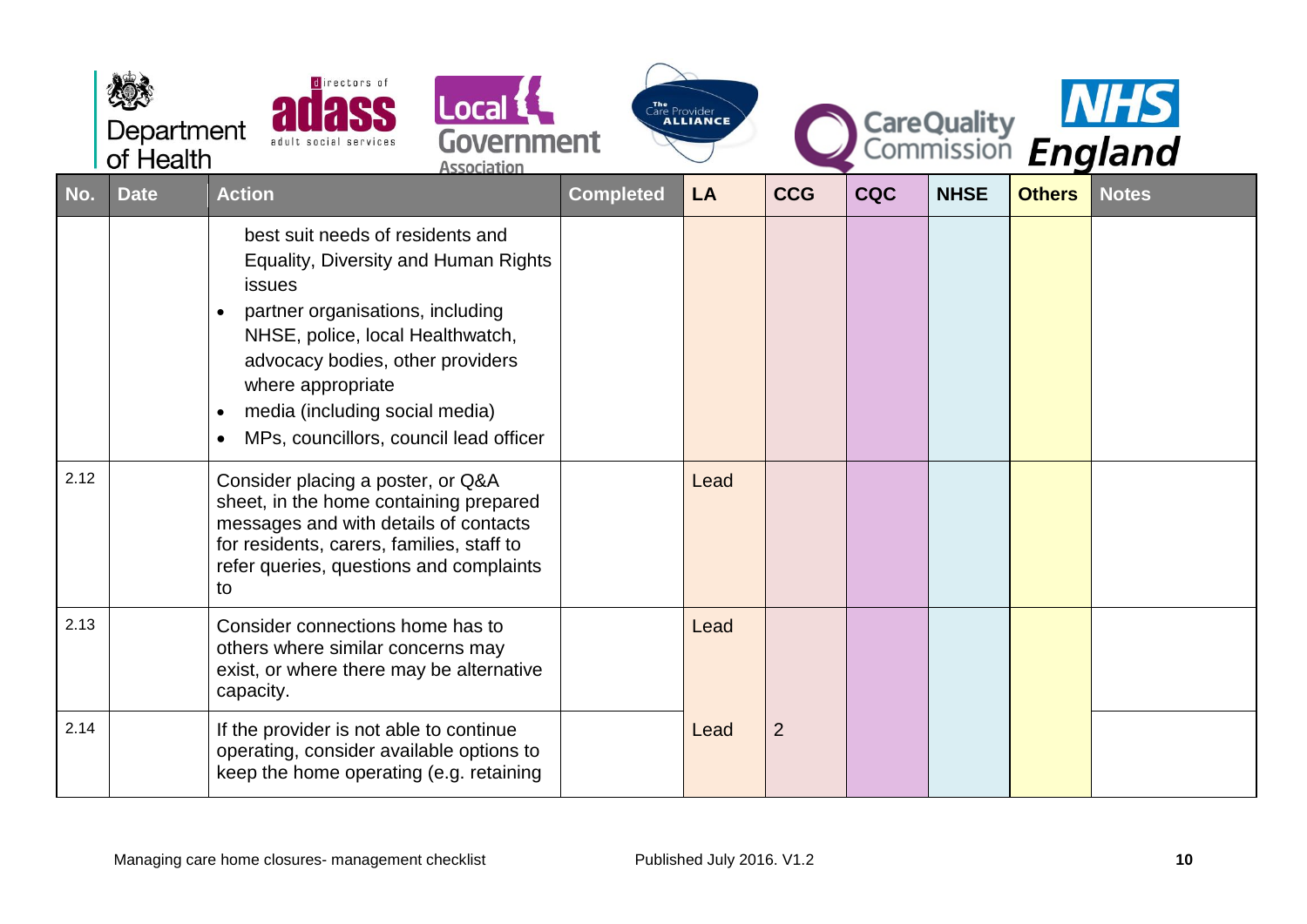|      | Department<br>of Health | directors of<br>Local L<br>Government<br>adult social services<br><b>Association</b>                                                                                                                                                                                        |                  | The Provider<br><b>ALLIANCE</b> |            |            |             |               | CareQuality<br>Commission England |
|------|-------------------------|-----------------------------------------------------------------------------------------------------------------------------------------------------------------------------------------------------------------------------------------------------------------------------|------------------|---------------------------------|------------|------------|-------------|---------------|-----------------------------------|
| No.  | <b>Date</b>             | <b>Action</b>                                                                                                                                                                                                                                                               | <b>Completed</b> | <b>LA</b>                       | <b>CCG</b> | <b>CQC</b> | <b>NHSE</b> | <b>Others</b> | <b>Notes</b>                      |
|      |                         | current staff, bringing in care/nursing<br>staff, seeking help from other providers<br>or adjacent local authorities). Is another<br>local provider interested in a buyout that<br>might help provide more time and<br>potentially avoid the need to relocate<br>residents? |                  |                                 |            |            |             |               |                                   |
| 2.15 |                         | Implement contingency plan where<br>appropriate (sample plans, templates<br>and other resources are available on<br><b>Local Government information Unit</b><br>website here)                                                                                               |                  | Lead                            |            |            |             |               |                                   |
| 2.16 |                         | Seek an up to date list of care home<br>vacancies based on the needs of the<br>residents (liaise with CQC as necessary<br>on quality or other issues) and share<br>information with partners as appropriate                                                                 |                  | Lead                            |            |            |             |               |                                   |
| 2.17 |                         | Establish tasks and timescales and<br>allocate them, including the key roles of<br>co-ordinator of communications for<br>families and residents, transport co-<br>ordinator and administrative lead (see<br>9.3)                                                            |                  | Lead                            |            |            |             |               |                                   |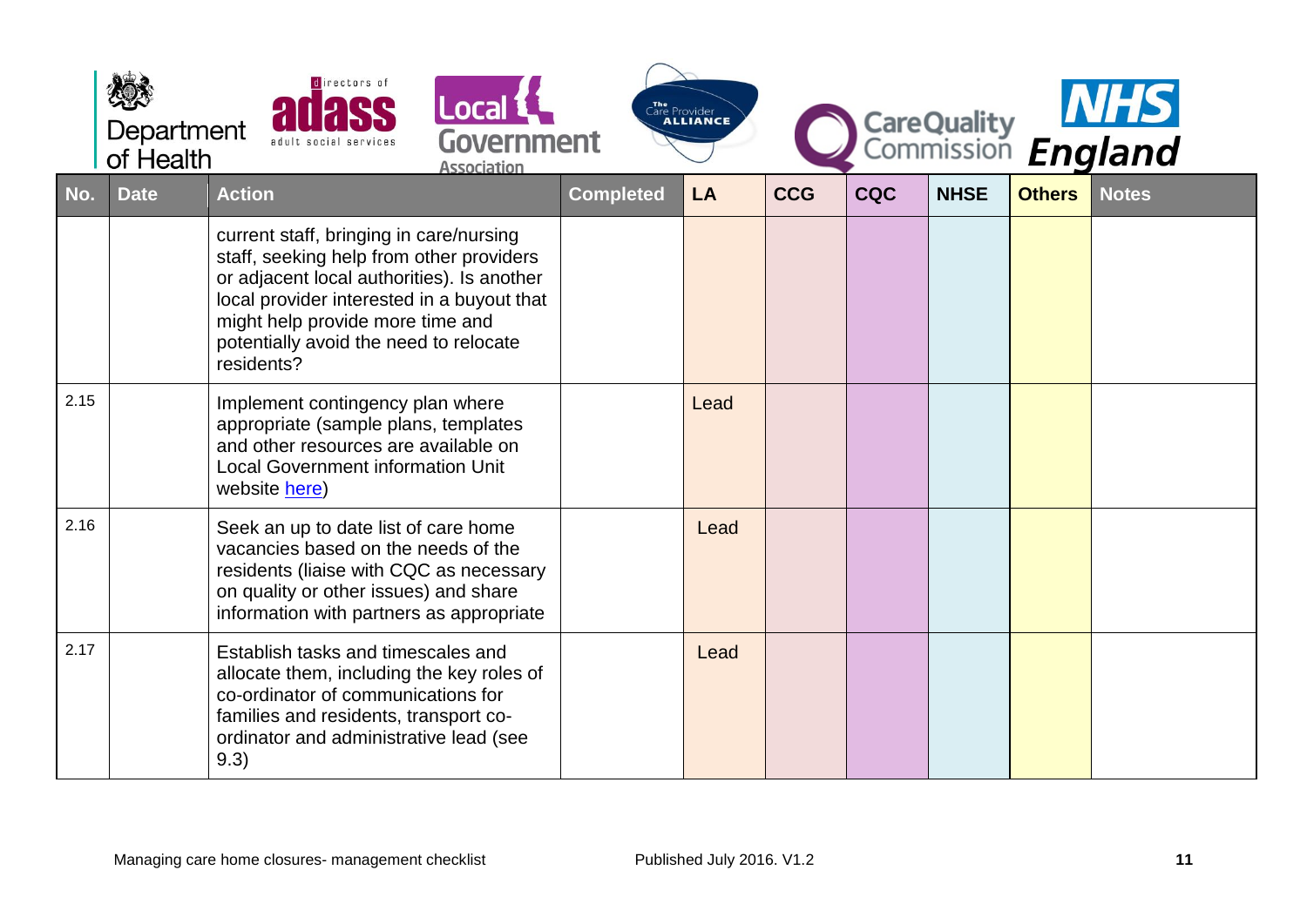|      | Department<br>of Health | directors of<br><b>Local 1</b><br>Government<br><b>Association</b>                                                                                                                                                                          |                  | The Provider<br>Care Provider |                |            |             |               | CareQuality<br>Commission England |
|------|-------------------------|---------------------------------------------------------------------------------------------------------------------------------------------------------------------------------------------------------------------------------------------|------------------|-------------------------------|----------------|------------|-------------|---------------|-----------------------------------|
| No.  | <b>Date</b>             | <b>Action</b>                                                                                                                                                                                                                               | <b>Completed</b> | <b>LA</b>                     | <b>CCG</b>     | <b>CQC</b> | <b>NHSE</b> | <b>Others</b> | <b>Notes</b>                      |
| 2.18 |                         | At the time of a potential closure,<br>investigate the potential of care home<br>staff, voluntary groups or community<br>sector organisations helping<br>residents/carers to visit other care<br>homes                                      |                  | Lead                          | $\overline{2}$ |            |             |               |                                   |
| 2.19 |                         | Allocate lead workers (preferably based<br>on site), equipment and management<br>support requirements                                                                                                                                       |                  | Lead                          | $\overline{2}$ |            |             |               |                                   |
| 2.20 |                         | Consider equipment issues: mattresses,<br>furniture, hoists, packing boxes etc                                                                                                                                                              |                  | Lead                          |                |            |             |               |                                   |
| 2.21 |                         | Check that the home owner/manager<br>allows free and open access by<br>professionals to the home over the<br>relocation period. If there is low/no co-<br>operation, decide who will address this<br>and how                                |                  | Lead                          |                |            |             |               |                                   |
| 2.22 |                         | Agree the 'need to know' information<br>that should be shared with other parties<br>e.g. care professionals; GP; CCG urgent<br>care lead; community pharmacist;<br>potential care providers. Ensure<br>personal data is shared in line with |                  | Lead                          | $\overline{2}$ |            |             |               |                                   |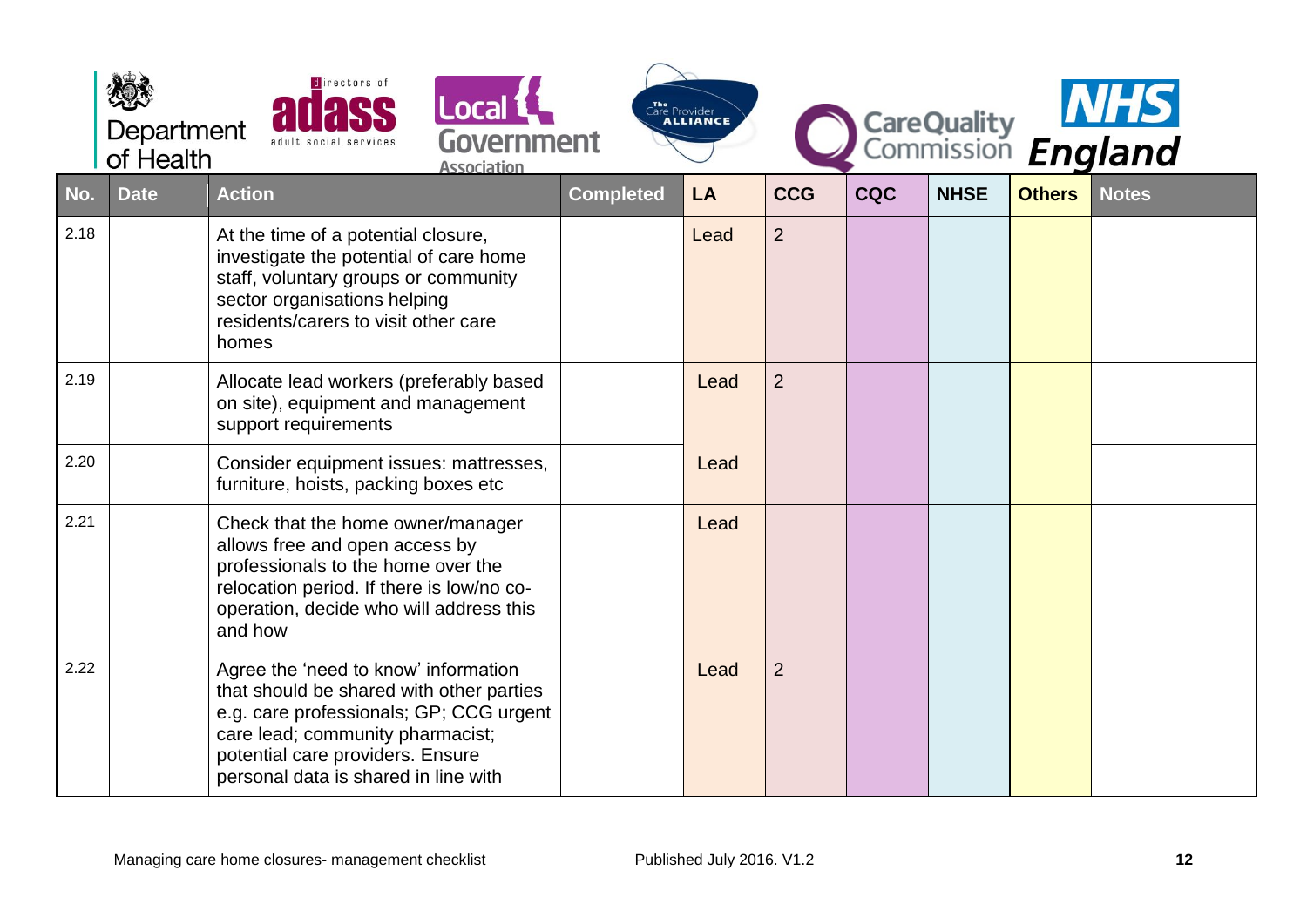|      | Department<br>of Health | directors of<br>Local <b>L</b><br>Government<br><b>Association</b>                                                                                                                                                                                                                                                                                  |                  | The Provider<br><b>ALLIANCE</b> |                |            | <b>CareQuality</b><br>Commission |               | <b>NHS</b><br>England                                                                                        |
|------|-------------------------|-----------------------------------------------------------------------------------------------------------------------------------------------------------------------------------------------------------------------------------------------------------------------------------------------------------------------------------------------------|------------------|---------------------------------|----------------|------------|----------------------------------|---------------|--------------------------------------------------------------------------------------------------------------|
| No.  | <b>Date</b>             | <b>Action</b>                                                                                                                                                                                                                                                                                                                                       | <b>Completed</b> | LA                              | <b>CCG</b>     | <b>CQC</b> | <b>NHSE</b>                      | <b>Others</b> | <b>Notes</b>                                                                                                 |
|      |                         | Caldicott principles                                                                                                                                                                                                                                                                                                                                |                  |                                 |                |            |                                  |               |                                                                                                              |
| 2.23 |                         | Identify key care home management<br>staff to be involved                                                                                                                                                                                                                                                                                           |                  | Lead                            |                |            |                                  |               |                                                                                                              |
| 2.24 |                         | Identify site(s) for offsite meetings for<br>management team/care home staff if<br>required                                                                                                                                                                                                                                                         |                  | Lead                            |                |            |                                  |               |                                                                                                              |
| 2.25 |                         | Are other agencies to be involved? E.g.<br>the police if current safeguarding/<br>criminal enquiries are under way or<br>there is potential for them to be<br>conducted                                                                                                                                                                             |                  | Lead                            |                |            |                                  |               | NOTE: Closure plan<br>should be separate<br>from any other<br>investigations, but may<br>be impacted by them |
| 2.26 |                         | Follow Serious Incident (formerly known<br>as Serious Untoward Incident)<br>procedure or, for LAs, business<br>continuity and contingency plan. In<br>addition, consideration to be given<br>through the Safeguarding Adults Board<br>(including NHS England as appropriate)<br>as to whether a Safeguarding Adults<br>Review would be commissioned |                  | Lead                            | $\overline{2}$ |            |                                  |               |                                                                                                              |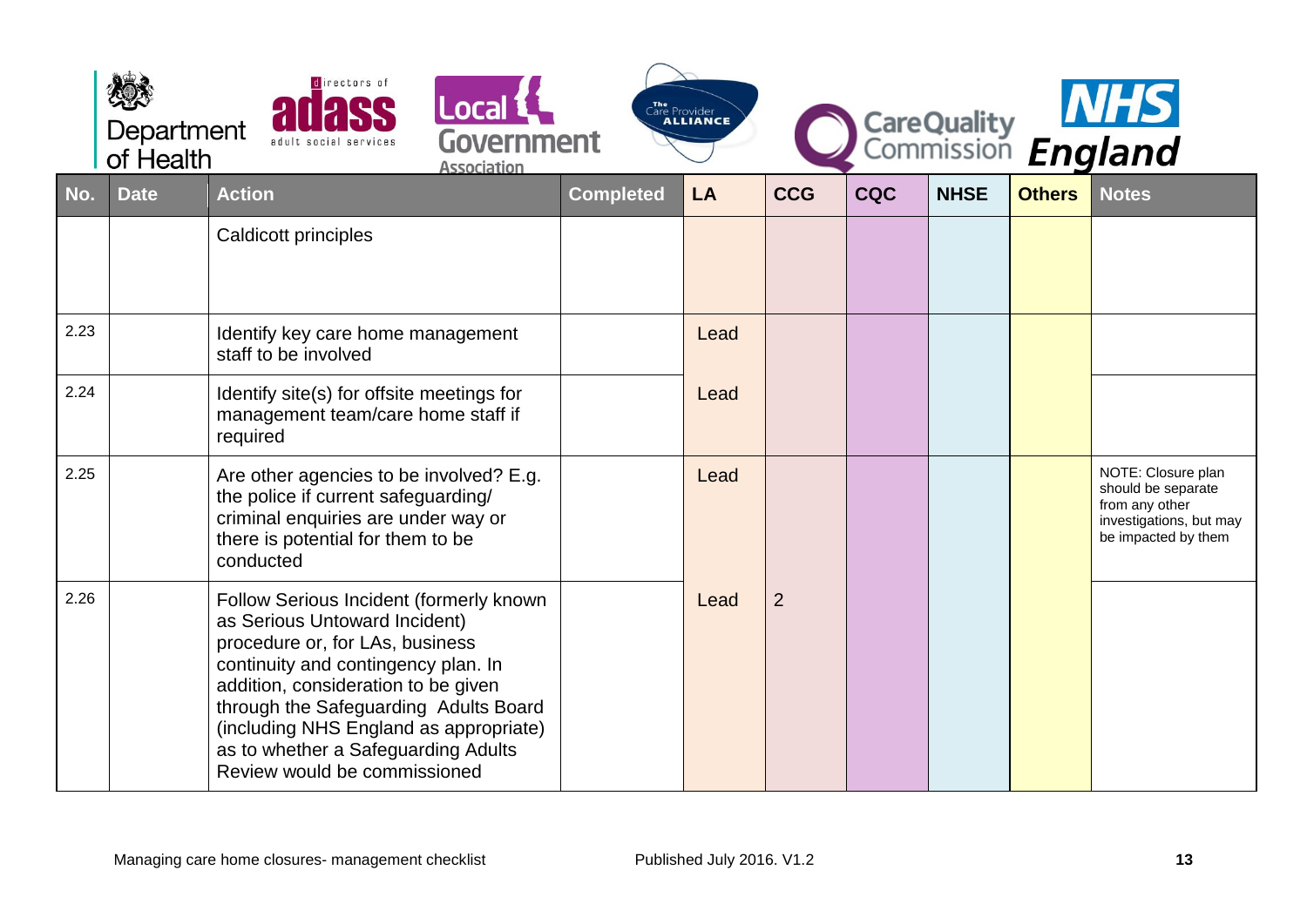<span id="page-13-0"></span>

|      | Department<br>of Health | directors of                                                                                                                                                                        | Local L<br>Government<br><b>Association</b> |                  | The<br>Care Provider<br>CALLIANCE |                |            |             |               | CareQuality MHS |
|------|-------------------------|-------------------------------------------------------------------------------------------------------------------------------------------------------------------------------------|---------------------------------------------|------------------|-----------------------------------|----------------|------------|-------------|---------------|-----------------|
| No.  | <b>Date</b>             | <b>Action</b>                                                                                                                                                                       |                                             | <b>Completed</b> | <b>LA</b>                         | <b>CCG</b>     | <b>CQC</b> | <b>NHSE</b> | <b>Others</b> | <b>Notes</b>    |
| 2.27 |                         | Consider what records and evidence<br>need to be maintained and protected in<br>case needed later, e.g. by police, HSE                                                              |                                             |                  | Lead                              | $\overline{2}$ |            |             |               |                 |
|      |                         | 2. Initial work/clarification                                                                                                                                                       |                                             |                  |                                   |                |            |             |               |                 |
| 2.1  |                         | Establish the commissioning bodies<br>involved who need to be informed and<br>consulted                                                                                             |                                             |                  | Lead                              | $\overline{2}$ |            |             |               |                 |
| 2.2  |                         | Seek provider support to continue<br>operating so that there is sufficient time<br>to make assessments of residents'<br>needs and wishes and moves can be<br>planned and not rushed |                                             |                  | Lead                              |                |            |             |               |                 |
| 2.3  |                         | Establish timescales for closure                                                                                                                                                    |                                             |                  | Lead                              | $\overline{2}$ |            |             |               |                 |
| 2.4  |                         | Establish number of residents affected,<br>what their categories of care are,<br>whether they have capacity, and who<br>funds their services                                        |                                             |                  | Lead                              | $\overline{2}$ |            |             |               |                 |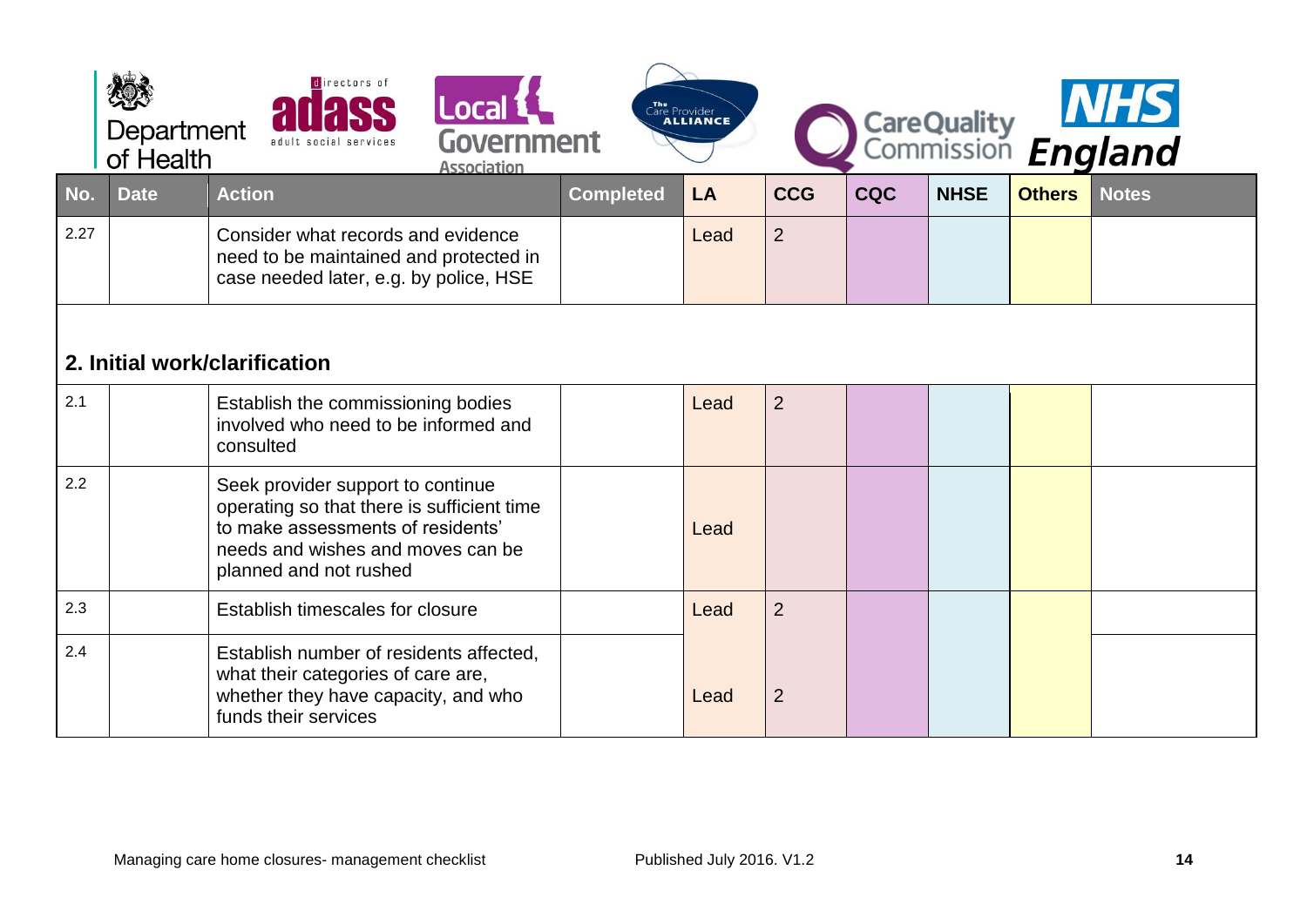|     | Department<br>of Health | directors of                                                                                                                                                                                                                                                                                              | Local <b>1</b><br>Government<br><b>Association</b> |                  | The Provider<br>Care Provider |                |            |             |               | CareQuality <b>NHS</b><br>Commission <b>England</b> |
|-----|-------------------------|-----------------------------------------------------------------------------------------------------------------------------------------------------------------------------------------------------------------------------------------------------------------------------------------------------------|----------------------------------------------------|------------------|-------------------------------|----------------|------------|-------------|---------------|-----------------------------------------------------|
| No. | <b>Date</b>             | <b>Action</b>                                                                                                                                                                                                                                                                                             |                                                    | <b>Completed</b> | LA                            | <b>CCG</b>     | <b>CQC</b> | <b>NHSE</b> | <b>Others</b> | <b>Notes</b>                                        |
| 2.5 |                         | Undertake risk assessment and identify<br>options for managing risks and the<br>priority and timescales in which they<br>need to be dealt with. This should help<br>identify potential timescale for closure                                                                                              |                                                    |                  | Lead                          | $\overline{2}$ |            |             |               |                                                     |
| 2.6 |                         | Assess whether timescales can be met<br>and, if not, the actions that may be<br>required to help buy more time. This<br>may not be possible in emergency<br>situations. Part 2 of "Care and<br>Continuity" provides guidance on<br>contingency planning and dealing with<br>provider failure <sup>2</sup> |                                                    |                  | Lead                          | $\overline{2}$ |            |             |               |                                                     |
| 2.7 |                         | Contact details of home owner/manager                                                                                                                                                                                                                                                                     |                                                    |                  | Lead                          |                |            |             |               |                                                     |
| 2.8 |                         | Agree what the message is and when<br>and how residents and their carers/<br>family/ friends/ advocates/<br>representatives are informed and by<br>whom and what the provider role is in<br>this                                                                                                          |                                                    |                  | Lead                          |                |            |             |               |                                                     |

 $\overline{a}$ <sup>2</sup> [Care and Continuity: contingency planning for provider failure, LGiU \(2015\)](http://www.lgiu.org.uk/report/care-and-continuity-guide/)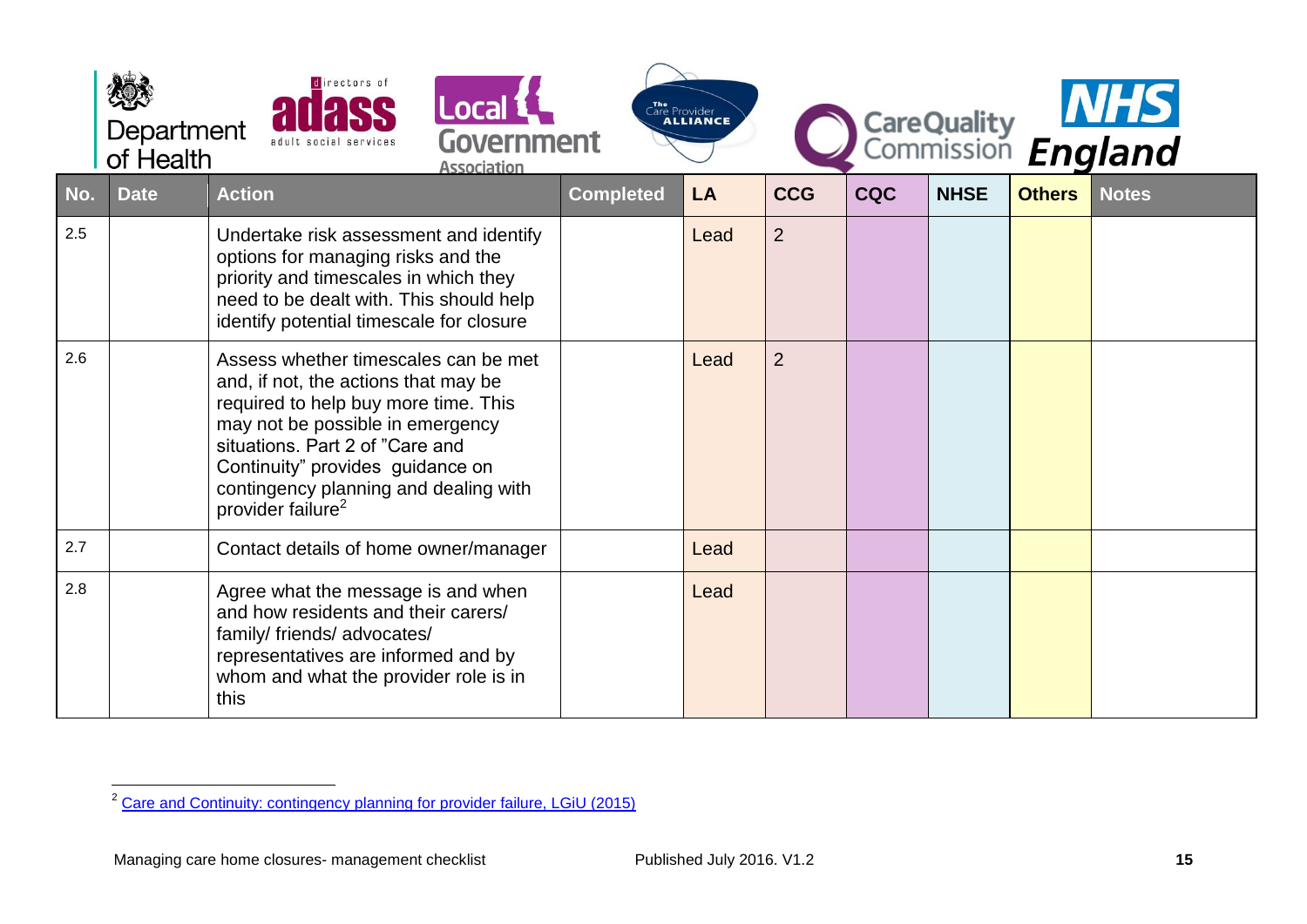|      | directors of<br>Local <b>L</b><br>Department<br>Government<br>of Health<br><b>Association</b> |                                                                                                                                                                                                                                                                                                                                                                                                                                                                                                                                                                                                                                                                                      | Care Provider    |      |                |            |             | CareQuality<br>Commission England |              |  |
|------|-----------------------------------------------------------------------------------------------|--------------------------------------------------------------------------------------------------------------------------------------------------------------------------------------------------------------------------------------------------------------------------------------------------------------------------------------------------------------------------------------------------------------------------------------------------------------------------------------------------------------------------------------------------------------------------------------------------------------------------------------------------------------------------------------|------------------|------|----------------|------------|-------------|-----------------------------------|--------------|--|
| No.  | <b>Date</b>                                                                                   | <b>Action</b>                                                                                                                                                                                                                                                                                                                                                                                                                                                                                                                                                                                                                                                                        | <b>Completed</b> | LA   | <b>CCG</b>     | <b>CQC</b> | <b>NHSE</b> | <b>Others</b>                     | <b>Notes</b> |  |
| 2.9  |                                                                                               | Arrange a meeting with home<br>owners/manager/others to discuss<br>situation and intentions                                                                                                                                                                                                                                                                                                                                                                                                                                                                                                                                                                                          |                  | Lead | $\overline{2}$ |            |             |                                   |              |  |
| 2.10 |                                                                                               | Clarify if the home has a business<br>continuity plan in place, as part of the<br>contractual arrangements, that can be<br>used in combination with this checklist                                                                                                                                                                                                                                                                                                                                                                                                                                                                                                                   |                  | Lead | $\overline{2}$ |            |             |                                   |              |  |
| 2.11 |                                                                                               | Identify communications lead and<br>develop communications strategy to be<br>implemented across stakeholder<br>networks promptly, to include<br>consideration of proactive and reactive<br>messages, with a focus on reassurance<br>and positive next steps, in agreement<br>with the provider if they are still running<br>the home. Also contact with:<br>provider, manager, residents<br>(including self-funders), carers,<br>families and/or representatives, care<br>staff - consider message formats<br>that best suit needs of residents and<br><b>Equality, Diversity and Human Rights</b><br>issues<br>partner organisations, including<br>NHSE, police, local Healthwatch, |                  | Lead |                |            |             |                                   |              |  |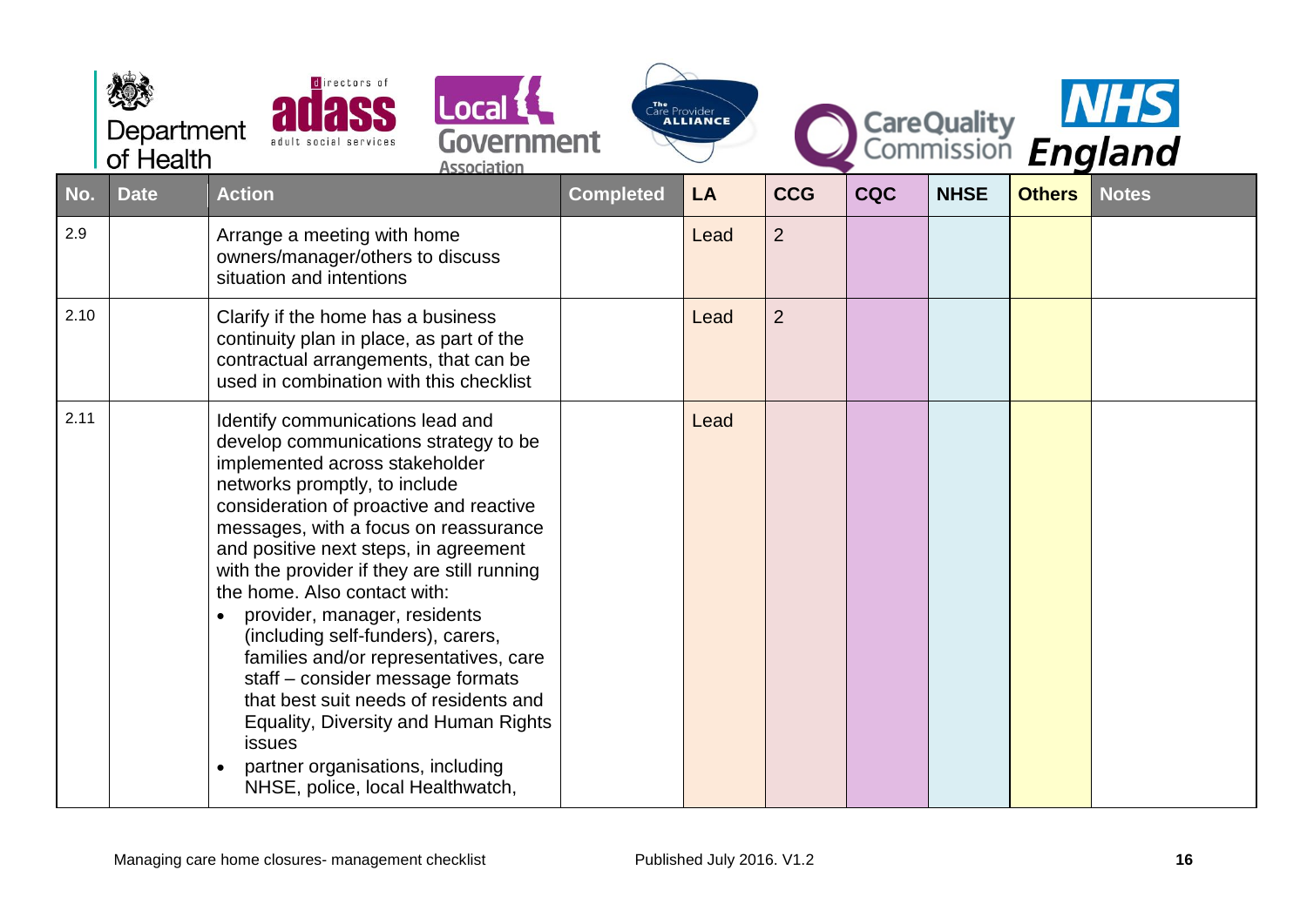|      | Department<br>of Health | directors of<br><b>Local &amp;</b><br>Government<br>adult social services<br><b>Association</b>                                                                                                                                                                                                                                                       |                  | The Provider<br><b>ALLIANCE</b> |                |                |             |               | CareQuality<br>Commission England |
|------|-------------------------|-------------------------------------------------------------------------------------------------------------------------------------------------------------------------------------------------------------------------------------------------------------------------------------------------------------------------------------------------------|------------------|---------------------------------|----------------|----------------|-------------|---------------|-----------------------------------|
| No.  | <b>Date</b>             | <b>Action</b>                                                                                                                                                                                                                                                                                                                                         | <b>Completed</b> | <b>LA</b>                       | <b>CCG</b>     | <b>CQC</b>     | <b>NHSE</b> | <b>Others</b> | <b>Notes</b>                      |
|      |                         | advocacy bodies, other providers<br>where appropriate<br>media (including social media)<br><b>MPs</b><br>$\bullet$<br>Councillors<br><b>Council Lead Officer</b>                                                                                                                                                                                      |                  |                                 |                |                |             |               |                                   |
| 2.12 |                         | Consider placing a poster in the home<br>containing prepared messages (or a Q<br>and A sheet) with details of contacts for<br>residents, carers, families, staff to refer<br>queries, questions and complaints to                                                                                                                                     |                  | Lead                            |                |                |             |               |                                   |
| 2.13 |                         | If the reason for the closure is endemic,<br>consider undertaking checks on other<br>homes owned by the same organisation.<br>Alternatively, could there be capacity<br>that meets residents' needs?                                                                                                                                                  |                  | Lead                            |                | $\overline{2}$ |             |               |                                   |
| 2.14 |                         | If the provider is not able to continue<br>operating, consider available options to<br>keep the home operating (e.g. retaining<br>current staff, bringing in care/nursing<br>staff, seeking help from other providers<br>or adjacent local authorities). Is another<br>local provider interested in a buyout that<br>might help provide more time and |                  | Lead                            | $\overline{2}$ |                |             |               |                                   |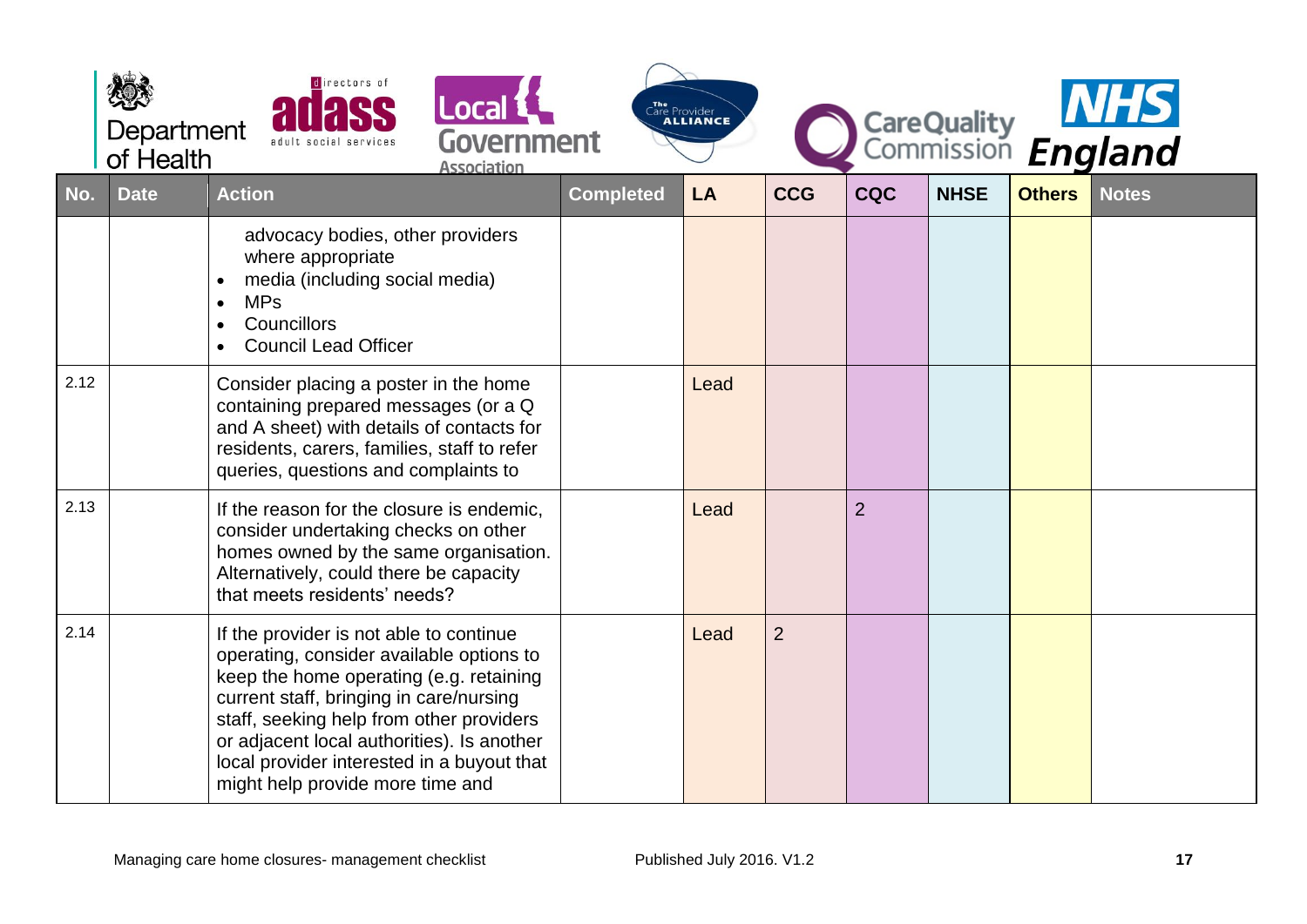|      | Department<br>of Health | directors of<br>Local <b>L</b><br>Government<br><b>Association</b>                                                                                                                                               | The<br>Care Provider<br><b>ALLIANCE</b> | CareQuality MHS |                |            |             |               |              |
|------|-------------------------|------------------------------------------------------------------------------------------------------------------------------------------------------------------------------------------------------------------|-----------------------------------------|-----------------|----------------|------------|-------------|---------------|--------------|
| No.  | <b>Date</b>             | <b>Action</b>                                                                                                                                                                                                    | <b>Completed</b>                        | LA              | <b>CCG</b>     | <b>CQC</b> | <b>NHSE</b> | <b>Others</b> | <b>Notes</b> |
|      |                         | potentially avoid the need to relocate<br>residents?                                                                                                                                                             |                                         |                 |                |            |             |               |              |
| 2.15 |                         | Implement contingency plan where<br>appropriate (sample plans, templates<br>and other resources are available on<br><b>Local Government information Unit</b><br>website here)                                    |                                         | Lead            |                |            |             |               |              |
| 2.16 |                         | Seek an up to date list of care home<br>vacancies based on the needs of the<br>residents (liaise with CQC as necessary<br>on quality or other issues) and share<br>information with partners as appropriate      |                                         | Lead            |                |            |             |               |              |
| 2.17 |                         | Establish tasks and timescales and<br>allocate them, including the key roles of<br>co-ordinator of communications for<br>families and residents, transport co-<br>ordinator and administrative lead (see<br>9.3) |                                         | Lead            |                |            |             |               |              |
| 2.18 |                         | At the time of a potential closure,<br>investigate the potential of care home<br>staff, voluntary groups or community<br>sector organisations helping                                                            |                                         | Lead            | $\overline{2}$ |            |             |               |              |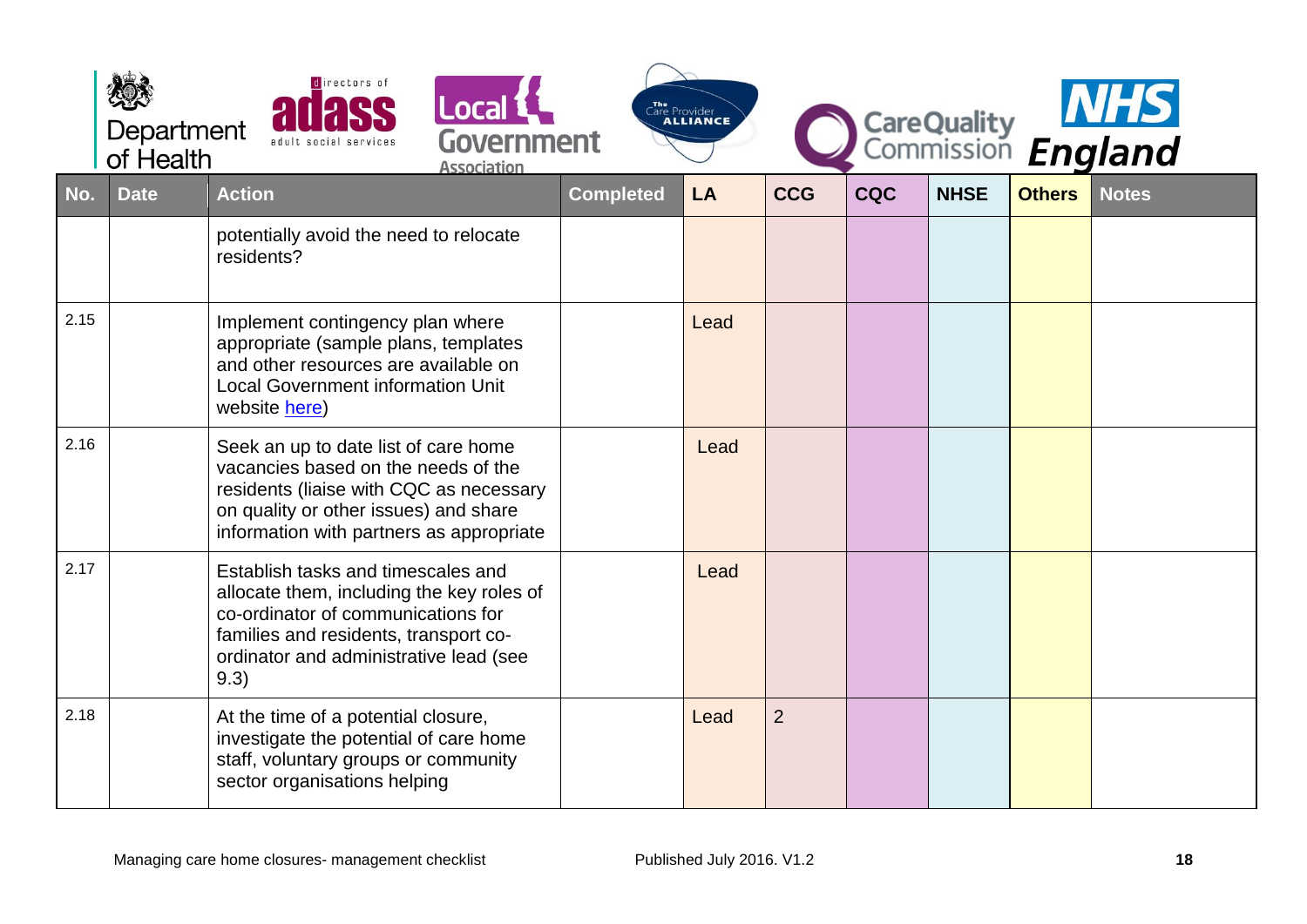|      | Department<br>of Health | directors of<br>Local L <sup>1</sup><br>Government<br>adult social services<br><b>Association</b>                                                                                                                                                                   |                  | The Provider<br><b>ALLIANCE</b> |                |            |             |               | CareQuality MIS |
|------|-------------------------|---------------------------------------------------------------------------------------------------------------------------------------------------------------------------------------------------------------------------------------------------------------------|------------------|---------------------------------|----------------|------------|-------------|---------------|-----------------|
| No.  | <b>Date</b>             | <b>Action</b>                                                                                                                                                                                                                                                       | <b>Completed</b> | LA                              | <b>CCG</b>     | <b>CQC</b> | <b>NHSE</b> | <b>Others</b> | <b>Notes</b>    |
|      |                         | residents/carers to visit other care<br>homes                                                                                                                                                                                                                       |                  |                                 |                |            |             |               |                 |
| 2.19 |                         | Allocate lead workers (preferably based<br>on site), equipment and management<br>support requirements                                                                                                                                                               |                  | Lead                            | $\overline{2}$ |            |             |               |                 |
| 2.20 |                         | Consider equipment issues: mattresses,<br>furniture, hoists, packing boxes etc                                                                                                                                                                                      |                  | Lead                            |                |            |             |               |                 |
| 2.21 |                         | Check that the home owner/manager<br>allows free and open access by<br>professionals to the home over the<br>relocation period. If there is low/no co-<br>operation, decide who will address this<br>and how                                                        |                  | Lead                            |                |            |             |               |                 |
| 2.22 |                         | Agree the 'need to know' information<br>that should be shared with other parties<br>e.g. care professionals; GP; CCG urgent<br>care lead; community pharmacist;<br>potential care providers. Ensure<br>personal data is shared in line with<br>Caldicott principles |                  | Lead                            | $\overline{2}$ |            |             |               |                 |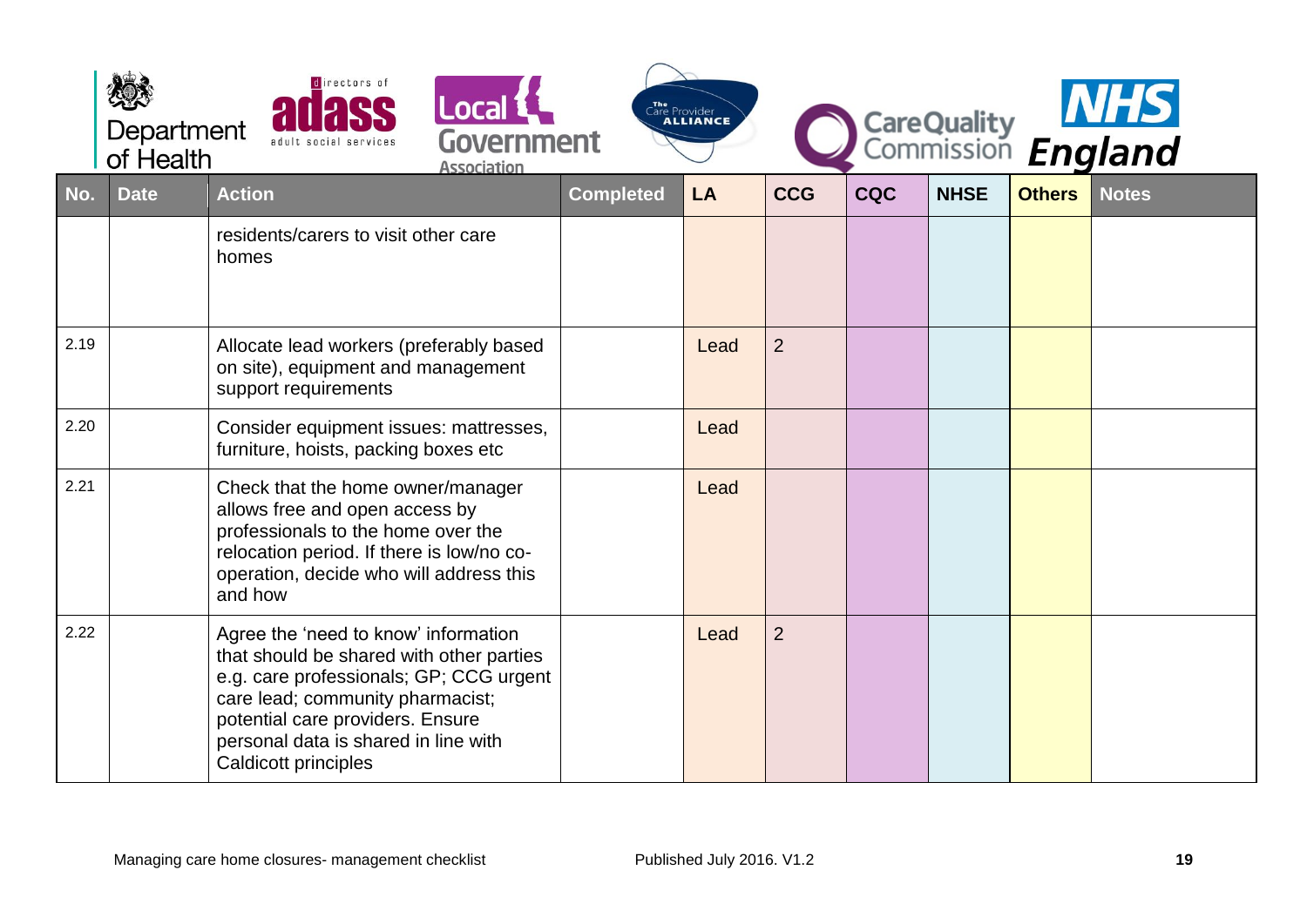|      | Department<br>of Health | directors of<br>adult social services                                                                                                                                                                                                                                                                                                               | Local L<br>Government<br><b>Association</b> |                  | The<br>Care Provider<br>Calliance |                |            |             |               | CareQuality MHS |
|------|-------------------------|-----------------------------------------------------------------------------------------------------------------------------------------------------------------------------------------------------------------------------------------------------------------------------------------------------------------------------------------------------|---------------------------------------------|------------------|-----------------------------------|----------------|------------|-------------|---------------|-----------------|
| No.  | <b>Date</b>             | <b>Action</b>                                                                                                                                                                                                                                                                                                                                       |                                             | <b>Completed</b> | LA                                | <b>CCG</b>     | <b>CQC</b> | <b>NHSE</b> | <b>Others</b> | <b>Notes</b>    |
| 2.23 |                         | Identify site(s) for offsite meetings for<br>management team/care home staff if<br>required                                                                                                                                                                                                                                                         |                                             |                  | Lead                              |                |            |             |               |                 |
| 2.24 |                         | Keep closure plan separate from other<br>actions regarding the failure e.g. if the<br>police are conducting safeguarding/<br>criminal enquiries or there is potential<br>for them to be conducted                                                                                                                                                   |                                             |                  | Lead                              |                |            |             |               |                 |
| 2.25 |                         | Follow Serious Incident (formerly known<br>as Serious Untoward Incident)<br>procedure or, for LAs, business<br>continuity and contingency plan. In<br>addition, consideration to be given<br>through the Safeguarding Adults Board<br>(including NHS England as appropriate)<br>as to whether a Safeguarding Adults<br>Review would be commissioned |                                             |                  | Lead                              | $\overline{2}$ |            |             |               |                 |
| 2.26 |                         | Consider what records and evidence<br>need to be maintained and protected in<br>case needed later, e.g. by police, HSE                                                                                                                                                                                                                              |                                             |                  | Lead                              | $\overline{2}$ |            |             |               |                 |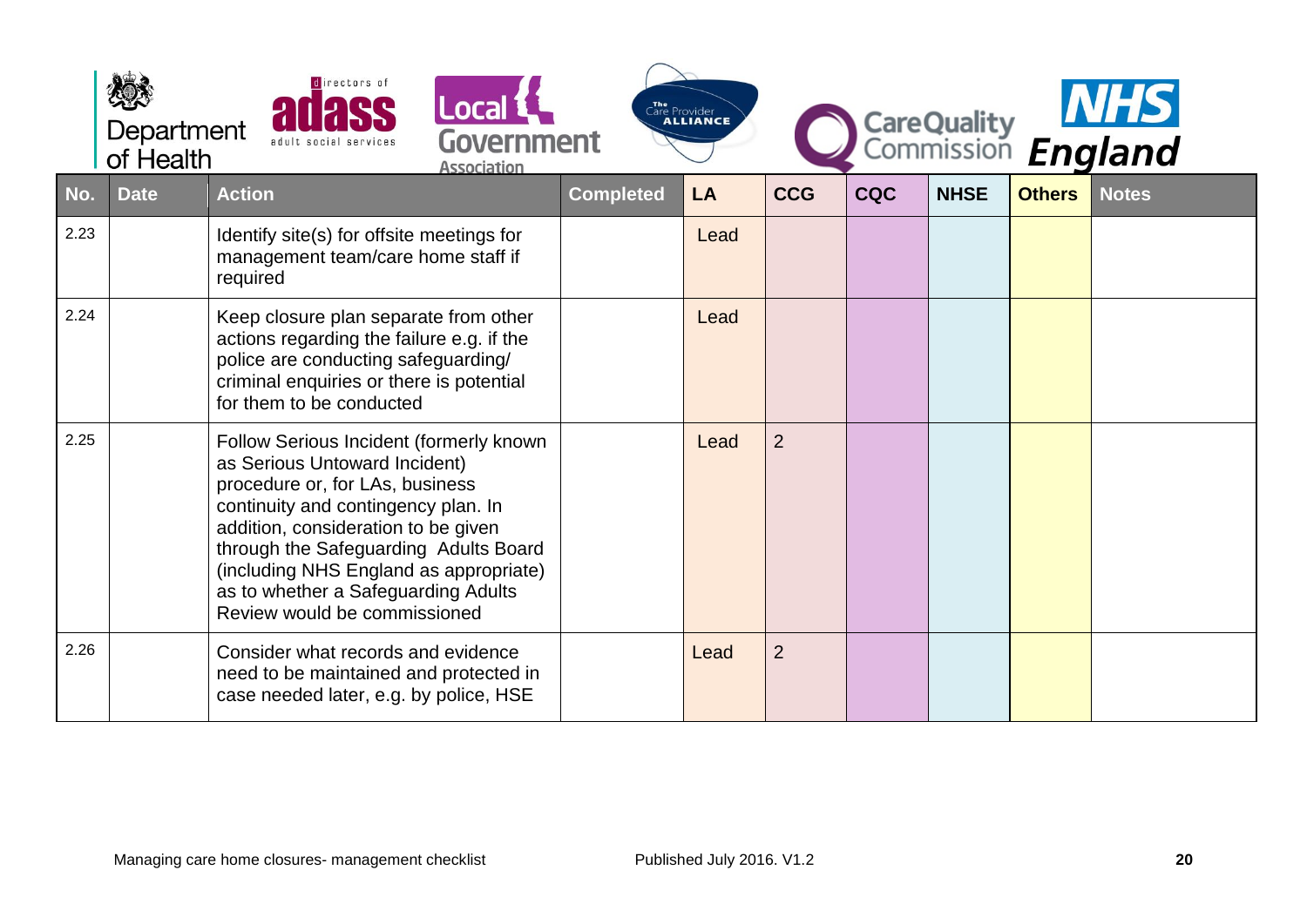<span id="page-20-0"></span>

|     | Department<br>of Health | directors of<br>adult social services                                                                                                                                                                                                                                                                                                                                                                                                                                                                                                                                 | Local L<br>Government<br><b>Association</b> |                  | The Provider<br><b>ALLIANCE</b> |                |            |             |               | CareQuality MHS |
|-----|-------------------------|-----------------------------------------------------------------------------------------------------------------------------------------------------------------------------------------------------------------------------------------------------------------------------------------------------------------------------------------------------------------------------------------------------------------------------------------------------------------------------------------------------------------------------------------------------------------------|---------------------------------------------|------------------|---------------------------------|----------------|------------|-------------|---------------|-----------------|
| No. | <b>Date</b>             | <b>Action</b>                                                                                                                                                                                                                                                                                                                                                                                                                                                                                                                                                         |                                             | <b>Completed</b> | LA                              | <b>CCG</b>     | <b>CQC</b> | <b>NHSE</b> | <b>Others</b> | <b>Notes</b>    |
|     | 3. Residents            |                                                                                                                                                                                                                                                                                                                                                                                                                                                                                                                                                                       |                                             |                  |                                 |                |            |             |               |                 |
| 3.1 |                         | Assemble an accurate list of all<br>residents, and their needs - and confirm<br>numbers with care home. Identify those<br>who lack capacity to make decisions<br>about where they live (e.g. if they have<br>dementia or a learning disability) and<br>ensure that they have family<br>representatives or IMCAs (Independent<br>Mental Capacity Advocates). Also any<br>special factors, relating to support<br>equipment, or urgent or very complex<br>care needs and needs which may<br>require reassessment or review such as<br>stress, anxiety or health factors |                                             |                  | Lead                            | $\overline{2}$ |            |             |               |                 |
| 3.2 |                         | Check if any very frail people need<br>exceptional arrangements                                                                                                                                                                                                                                                                                                                                                                                                                                                                                                       |                                             |                  | Lead                            | $\overline{2}$ |            |             |               |                 |
| 3.3 |                         | Identify residents wishing to move<br>sooner rather than later, or expressing<br>choice over placement                                                                                                                                                                                                                                                                                                                                                                                                                                                                |                                             |                  | Lead                            | $\overline{2}$ |            |             |               |                 |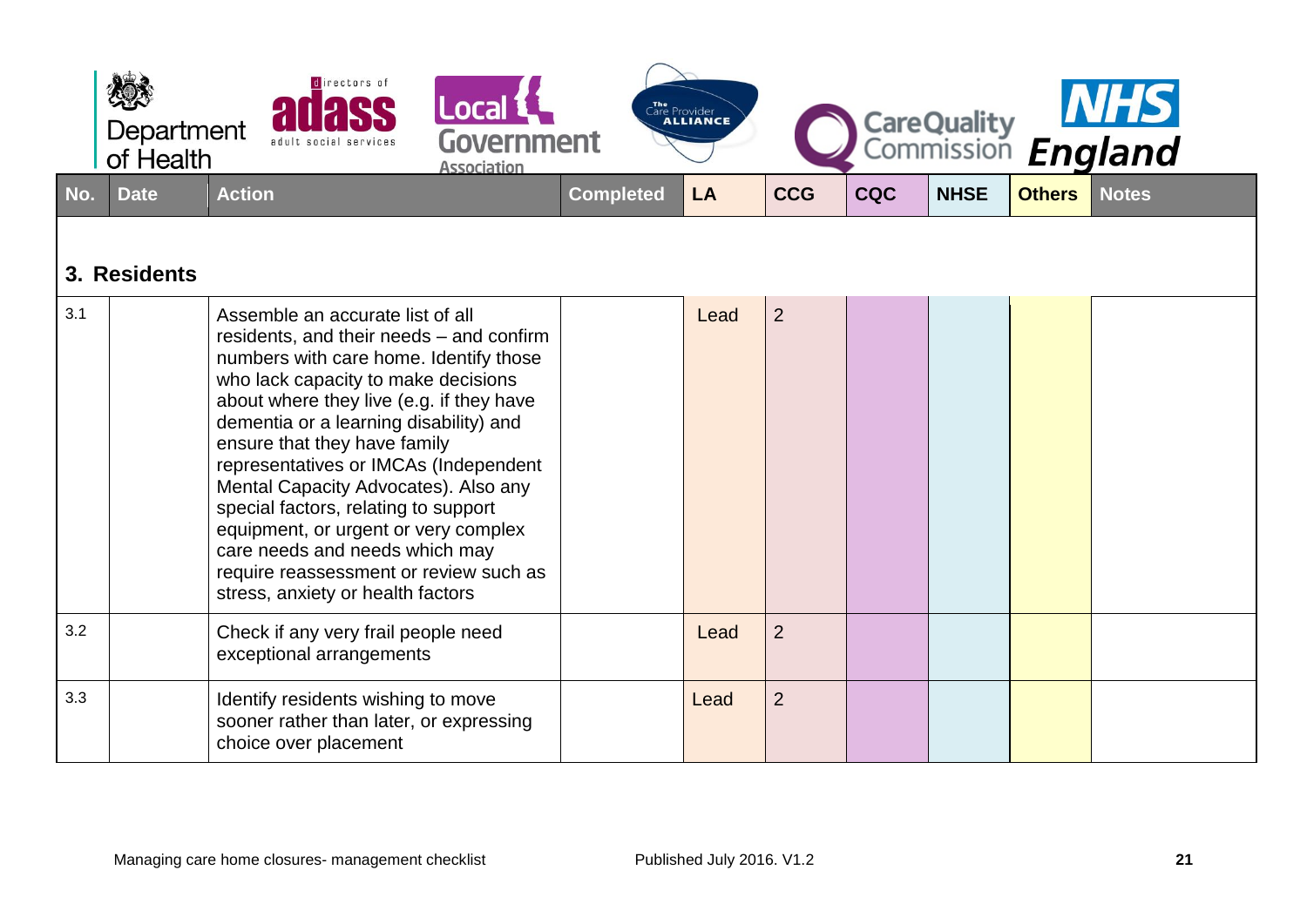|     | Department<br>of Health | directors of<br>Local <b>L</b><br><b>Government</b><br><b>Association</b>                                                                                                              |                  | The Provider<br>ALLIANCE |                |            |             |               | CareQuality<br>Commission England |
|-----|-------------------------|----------------------------------------------------------------------------------------------------------------------------------------------------------------------------------------|------------------|--------------------------|----------------|------------|-------------|---------------|-----------------------------------|
| No. | <b>Date</b>             | <b>Action</b>                                                                                                                                                                          | <b>Completed</b> | LA                       | <b>CCG</b>     | <b>CQC</b> | <b>NHSE</b> | <b>Others</b> | <b>Notes</b>                      |
| 3.4 |                         | Agree responsibility for assessing or<br>reassessing residents' needs, including<br>any self-funding or out of LA area<br>residents (this could be LA or CCG)                          |                  | Lead                     | $\overline{2}$ |            |             |               |                                   |
| 3.5 |                         | Check current registration category                                                                                                                                                    |                  | Lead                     | $\overline{2}$ | 3          |             |               |                                   |
| 3.6 |                         | Assess residents to identify a possible<br>change of category of care, where time<br>allows                                                                                            |                  | Lead                     | $\overline{2}$ |            |             |               |                                   |
| 3.7 |                         | Check whether there are Powers of<br>Attorney held for any of the residents,<br>whether or not these were established<br>due to a lack of capacity (because some<br>may not have been) |                  | Lead                     | $\overline{2}$ |            |             |               |                                   |
| 3.8 |                         | Consider involving the community<br>pharmacy which supplies medicines to<br>the care home and the pharmacist to<br>conduct a medicines reconciliation                                  |                  | Lead                     | $\overline{2}$ |            |             |               |                                   |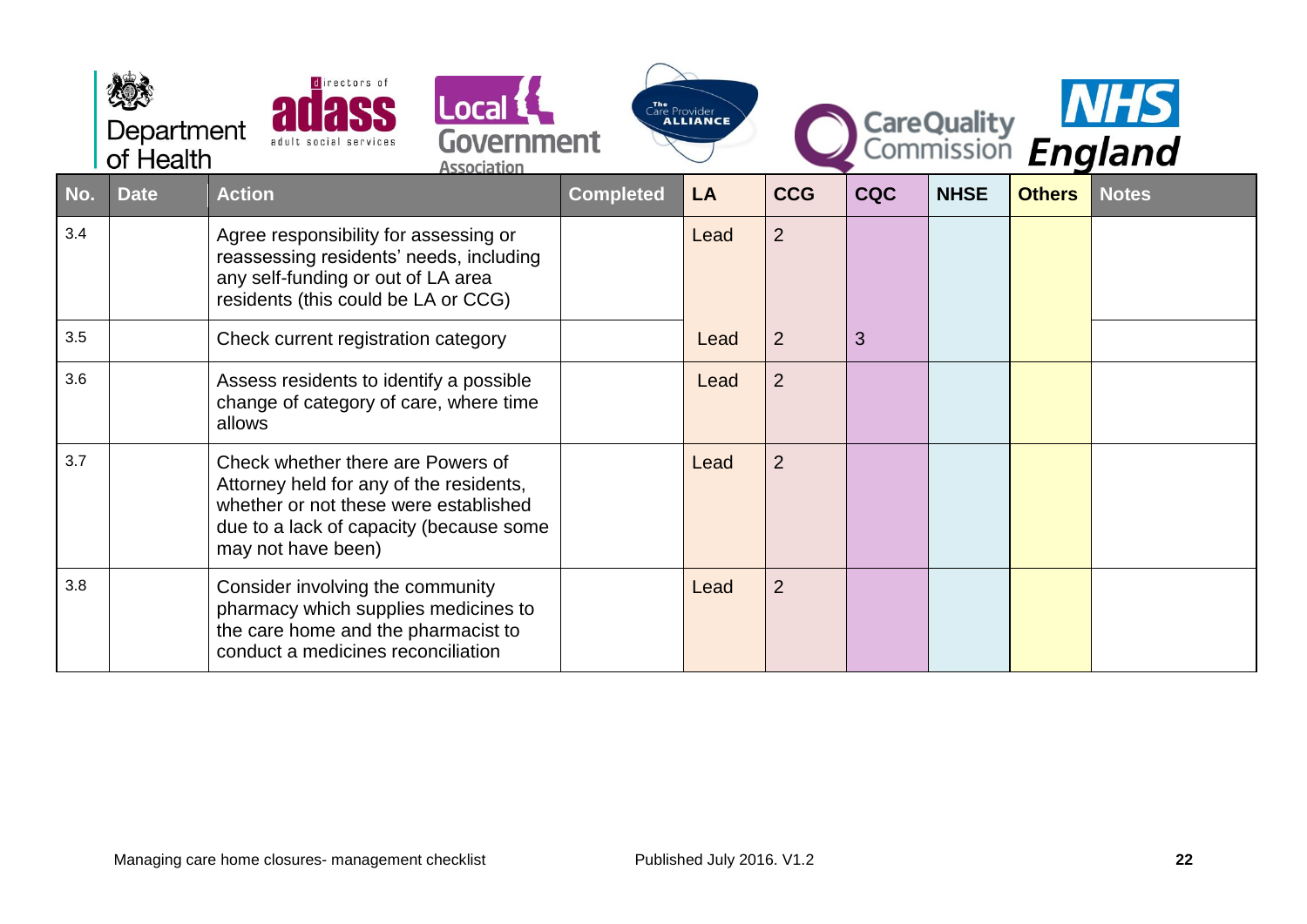|      | Department<br>of Health | directors of<br>adult social services                                                                                                                                                                                                                                                                                                                                                                                                                                                                                                                                                                                                                                                                                    | Local <b>L</b><br>Government<br><b>Association</b> |                  | The Provider<br><b>ALLIANCE</b> |                |            |             |               | CareQuality<br>Commission England |
|------|-------------------------|--------------------------------------------------------------------------------------------------------------------------------------------------------------------------------------------------------------------------------------------------------------------------------------------------------------------------------------------------------------------------------------------------------------------------------------------------------------------------------------------------------------------------------------------------------------------------------------------------------------------------------------------------------------------------------------------------------------------------|----------------------------------------------------|------------------|---------------------------------|----------------|------------|-------------|---------------|-----------------------------------|
| No.  | <b>Date</b>             | <b>Action</b>                                                                                                                                                                                                                                                                                                                                                                                                                                                                                                                                                                                                                                                                                                            |                                                    | <b>Completed</b> | LA                              | <b>CCG</b>     | <b>CQC</b> | <b>NHSE</b> | <b>Others</b> | <b>Notes</b>                      |
| 3.9  |                         | Do everything you can within the<br>available time to enable the resident to<br>decide their own future: ensure they<br>have the facts they need to make each<br>decision, and that the available choices<br>and context are clearly presented.<br>Involve an advocate where appropriate                                                                                                                                                                                                                                                                                                                                                                                                                                 |                                                    |                  | Lead                            | $\overline{2}$ |            |             |               |                                   |
| 3.10 |                         | If there is doubt about the resident's<br>mental capacity to make this decision<br>(e.g. if they have dementia or a learning<br>disability), after all attempts to enable<br>them to do so, carry out the 2-stage test<br>of mental capacity. This can be done<br>quickly if required: the decision-maker is<br>responsible for doing this.<br>If the resident lacks mental capacity to<br>make the decision, then a decision must<br>be made in their best interests, in<br>accordance with the Mental Capacity<br>Act 2005. Check whether there is<br>anyone with lawful authority to make this<br>decision for the resident i.e. a Lasting<br>Power of Attorney for health and welfare<br>or a Court-appointed Deputy |                                                    |                  | Lead                            | $\overline{2}$ |            |             |               |                                   |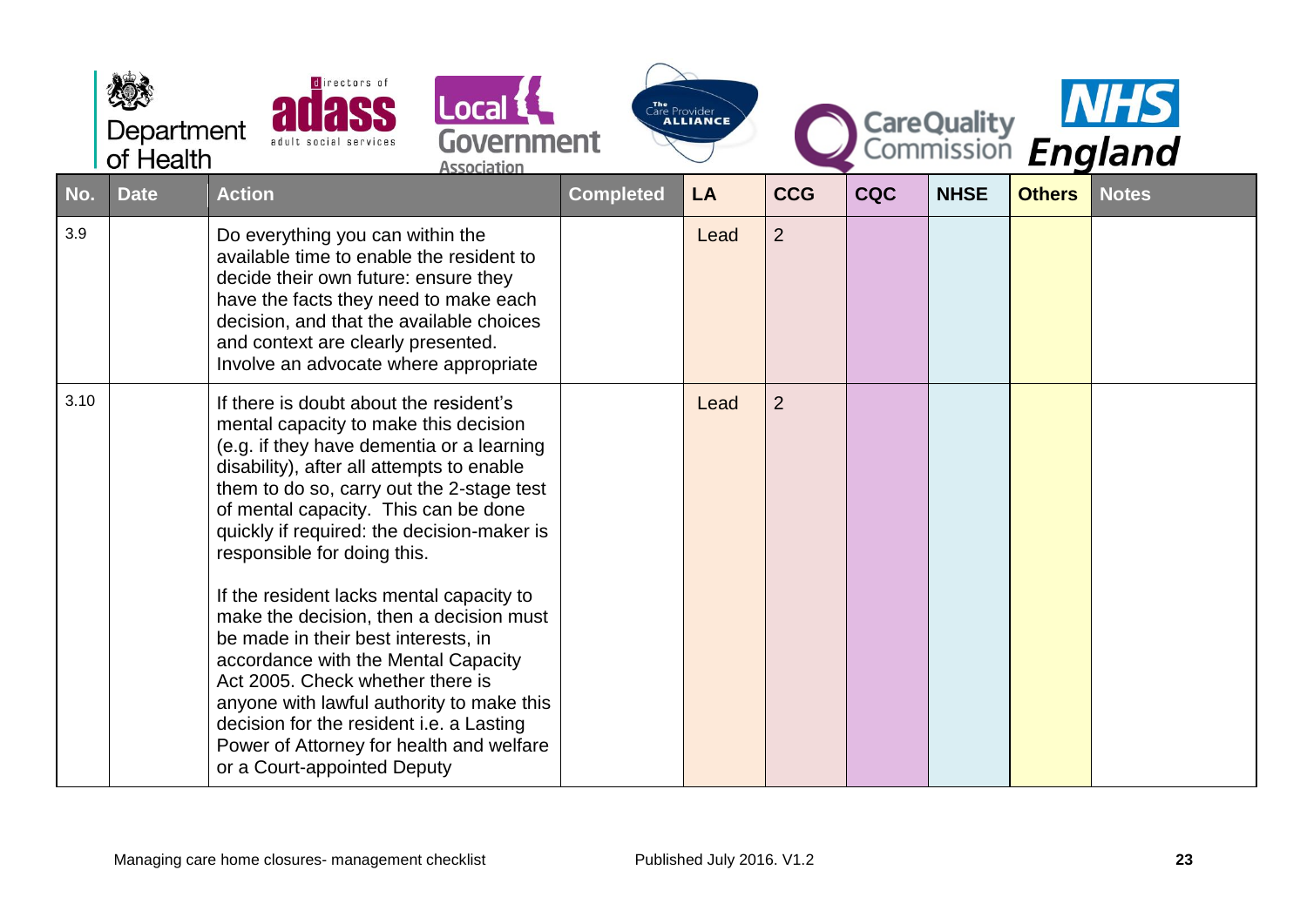<span id="page-23-0"></span>

|      | Department<br>of Health | directors of<br>adult social services                                                                                                                                                                                                                                        | CareQuality<br>Commission England<br>Care Provider |           |                |            |             |               |              |
|------|-------------------------|------------------------------------------------------------------------------------------------------------------------------------------------------------------------------------------------------------------------------------------------------------------------------|----------------------------------------------------|-----------|----------------|------------|-------------|---------------|--------------|
| No.  | <b>Date</b>             | <b>Action</b>                                                                                                                                                                                                                                                                | <b>Completed</b>                                   | <b>LA</b> | <b>CCG</b>     | <b>CQC</b> | <b>NHSE</b> | <b>Others</b> | <b>Notes</b> |
| 3.11 |                         | Check whether the resident has written<br>anything about what is important to<br>them or about their beliefs, wishes and<br>values. Interested relatives and friends<br>of the resident should also be consulted<br>and, if they have none, consider the<br>input of an IMCA |                                                    | Lead      |                |            |             |               |              |
| 3.12 |                         | <b>Consider Deprivation of Liberty</b><br>Safeguards and whether these may be<br>required in the new home                                                                                                                                                                    |                                                    | Lead      | $\overline{2}$ |            |             |               |              |
|      |                         | 4. Financial responsibilities                                                                                                                                                                                                                                                |                                                    |           |                |            |             |               |              |
| 4.1  |                         | Identify any residents who are funded by<br>the Department of Work and Pensions<br>or have Preserved Rights                                                                                                                                                                  |                                                    | Lead      |                |            |             |               |              |
| 4.2  |                         | Check current fee level being paid and<br>any top ups being paid                                                                                                                                                                                                             |                                                    | Lead      |                |            |             |               |              |
| 4.3  |                         | Investigate cost of potential new<br>placements                                                                                                                                                                                                                              |                                                    | Lead      | $\overline{2}$ |            |             |               |              |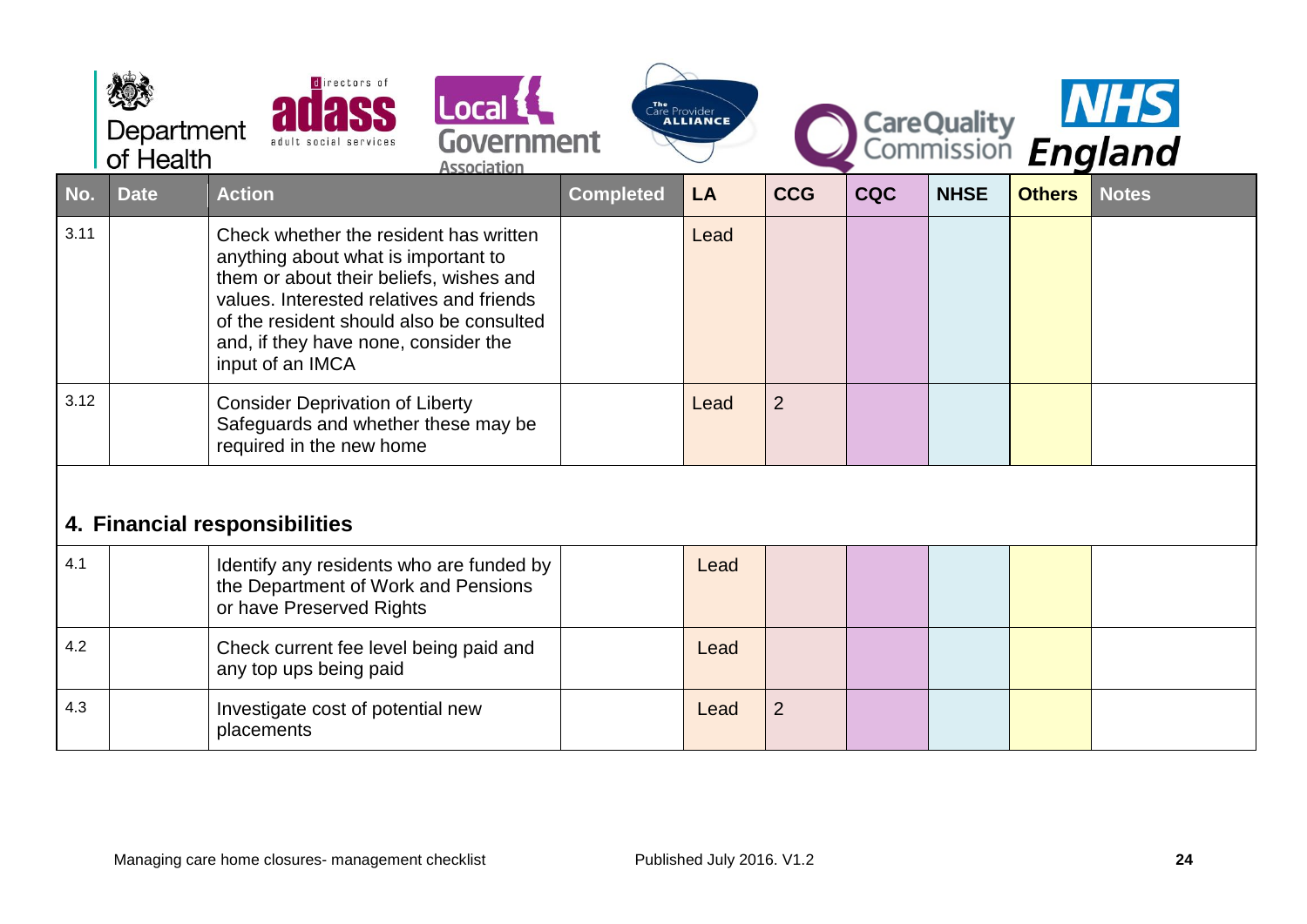<span id="page-24-0"></span>

|        | Department<br>of Health | directors of<br>Local 1<br>Government<br>adult social services<br><b>Association</b>                                                             |                  | The Provider<br><b>ALLIANCE</b> |            |            |             |               | CareQuality MHS<br>Commission England |
|--------|-------------------------|--------------------------------------------------------------------------------------------------------------------------------------------------|------------------|---------------------------------|------------|------------|-------------|---------------|---------------------------------------|
| $N$ o. | <b>Date</b>             | <b>Action</b>                                                                                                                                    | <b>Completed</b> | LA                              | <b>CCG</b> | <b>CQC</b> | <b>NHSE</b> | <b>Others</b> | <b>Notes</b>                          |
| 4.4    |                         | Take a legal view and response, on the<br>period of contract payment/termination<br>issues, etc                                                  |                  | Lead                            |            |            |             |               |                                       |
| 4.5    |                         | Consider issues such as petty cash, etc                                                                                                          |                  | Lead                            |            |            |             |               |                                       |
|        |                         | 5. Family, carers and advocates                                                                                                                  |                  |                                 |            |            |             |               |                                       |
| 5.1    |                         | Appoint families/carers/advocates<br>co-ordinator                                                                                                |                  | Lead                            |            |            |             |               |                                       |
| 5.2    |                         | Ascertain the list of names, addresses<br>and telephone numbers of residents'<br>representatives (this may not<br>necessarily be family members) |                  | Lead                            |            |            |             |               |                                       |
| 5.3    |                         | Identify carers who may have special<br>considerations - own health, out of<br>county, etc                                                       |                  | Lead                            |            |            |             |               |                                       |
| 5.4    |                         | Seek fullest involvement of residents'<br>representatives (where they have one)<br>in relocation process                                         |                  | Lead                            |            |            |             |               |                                       |
| 5.5    |                         | Contact advocacy groups to support                                                                                                               |                  | Lead                            |            |            |             |               |                                       |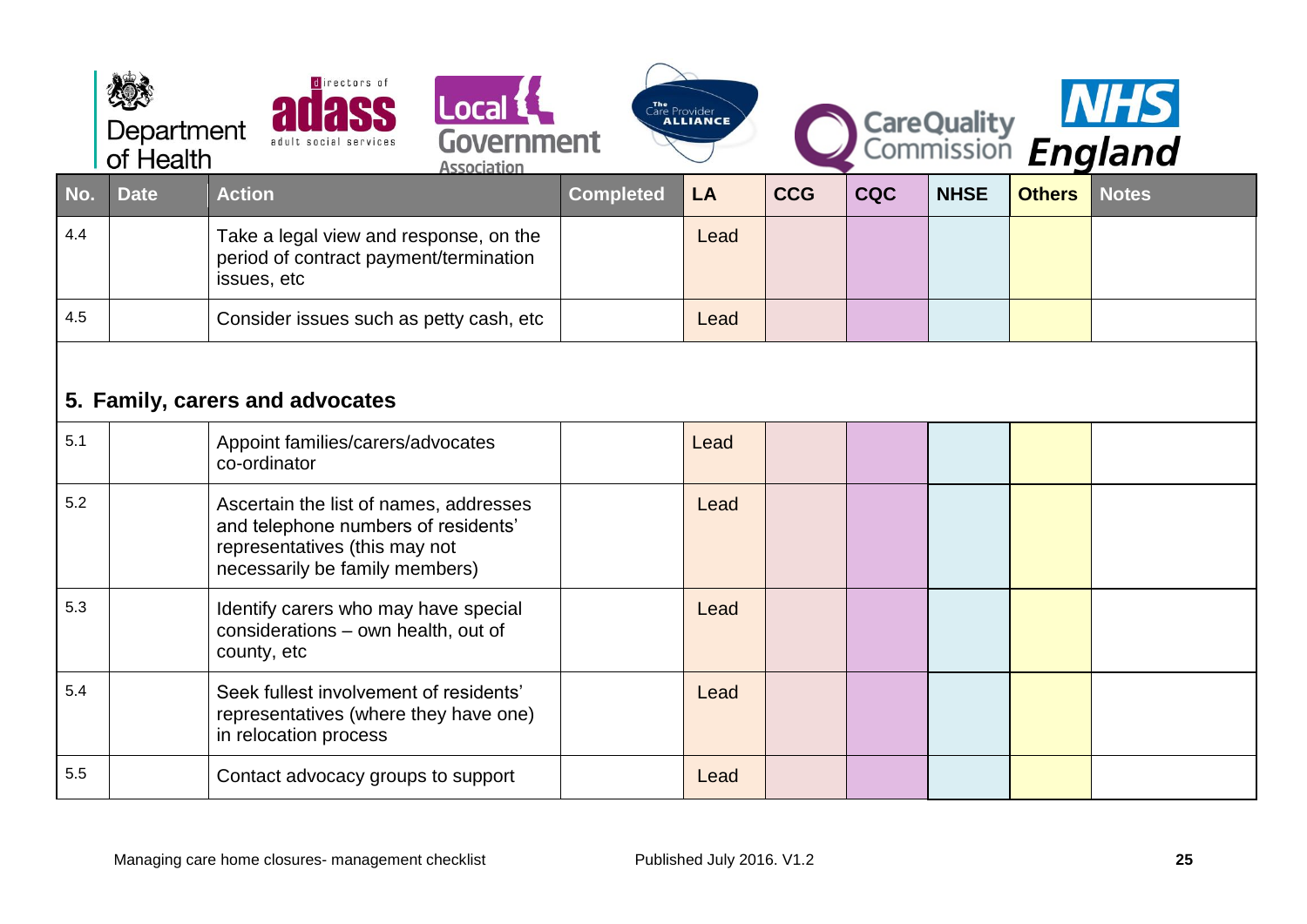<span id="page-25-0"></span>

|     | Department<br>of Health | directors of<br>Local <b>1</b><br>Government<br>adult social services<br><b>Association</b>                                                                                                        |                  | The<br>Care Provider<br><b>ALLIANCE</b> |            |            |             |               | CareQuality <b>NHS</b><br>Commission <i>England</i> |
|-----|-------------------------|----------------------------------------------------------------------------------------------------------------------------------------------------------------------------------------------------|------------------|-----------------------------------------|------------|------------|-------------|---------------|-----------------------------------------------------|
| No. | <b>Date</b>             | <b>Action</b>                                                                                                                                                                                      | <b>Completed</b> | LA                                      | <b>CCG</b> | <b>CQC</b> | <b>NHSE</b> | <b>Others</b> | <b>Notes</b>                                        |
|     |                         | carers, such as Carers UK, Rethink,<br><b>Alzheimer's Society</b>                                                                                                                                  |                  |                                         |            |            |             |               |                                                     |
|     |                         | 6. Consultations/information management                                                                                                                                                            |                  |                                         |            |            |             |               |                                                     |
| 6.1 |                         | To ensure the process runs smoothly it<br>is essential that all groups are<br>consulted:<br>Funding organisations (LA, CCG,<br>$\bullet$<br>other LAs and CCGs)                                    |                  | Lead                                    |            |            |             |               |                                                     |
|     |                         | • Residents/carers/advocates                                                                                                                                                                       |                  |                                         |            |            |             |               |                                                     |
|     |                         | • Provider/care home staff                                                                                                                                                                         |                  |                                         |            |            |             |               |                                                     |
|     |                         | • Families/representatives                                                                                                                                                                         |                  |                                         |            |            |             |               |                                                     |
|     |                         | • Public/press via communications lead<br>(include where appropriate all other<br>stakeholders, including MPs, elected<br>members, NHS England, local NHS<br>provider services, local Healthwatch, |                  |                                         |            |            |             |               |                                                     |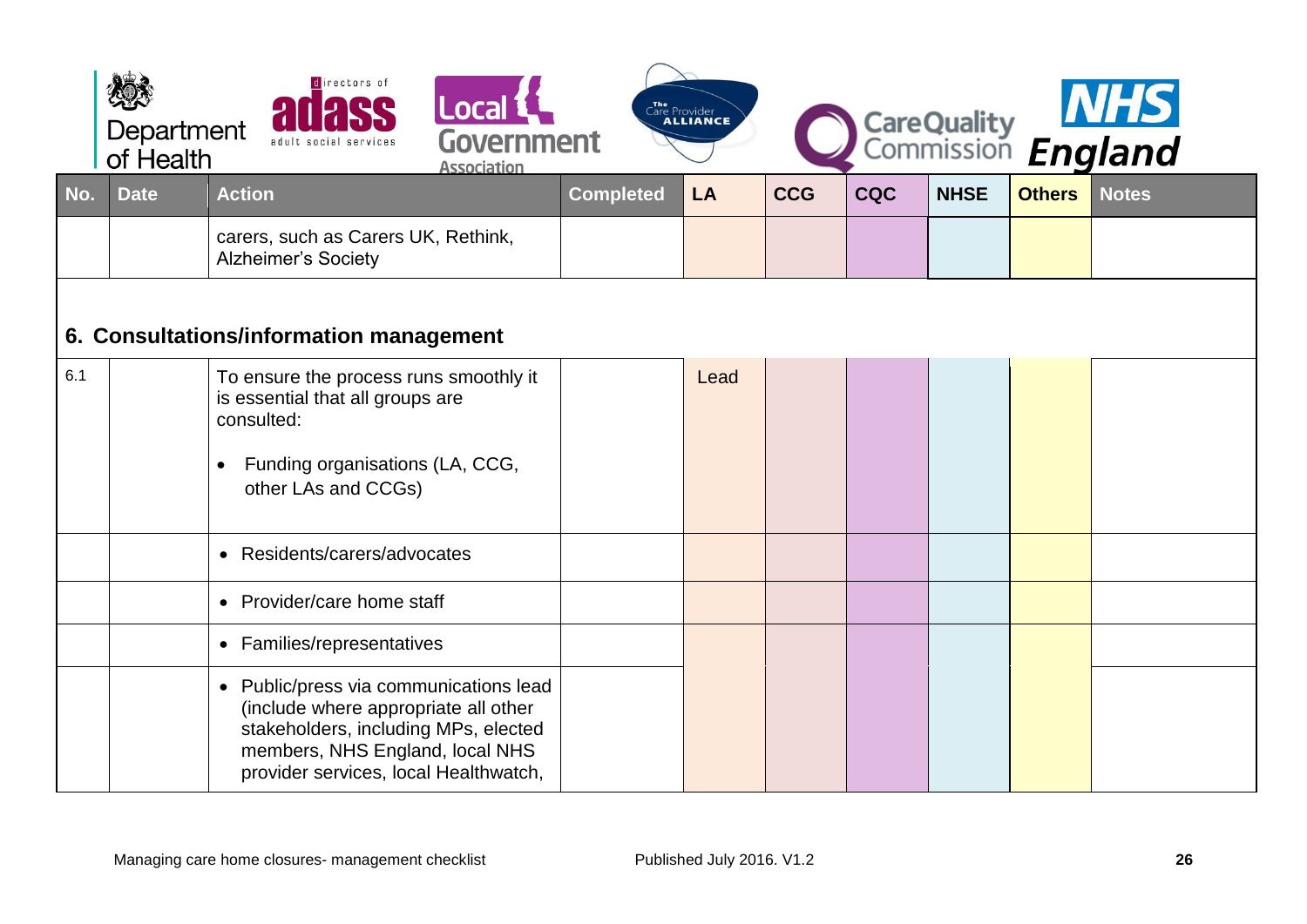<span id="page-26-0"></span>

|     | Department<br>of Health | irectors of                                                                                                                                                                                                                  | Local L<br><b>Government</b><br><b>Association</b> |                  | The Provider<br><b>ALLIANCE</b> |                |            |             |               | CareQuality <b>NHS</b><br>Commission <i>England</i> |
|-----|-------------------------|------------------------------------------------------------------------------------------------------------------------------------------------------------------------------------------------------------------------------|----------------------------------------------------|------------------|---------------------------------|----------------|------------|-------------|---------------|-----------------------------------------------------|
| No. | <b>Date</b>             | <b>Action</b>                                                                                                                                                                                                                |                                                    | <b>Completed</b> | LA                              | <b>CCG</b>     | <b>CQC</b> | <b>NHSE</b> | <b>Others</b> | <b>Notes</b>                                        |
|     |                         | GPs, health colleagues such as<br><b>District Nurses)</b>                                                                                                                                                                    |                                                    |                  |                                 |                |            |             |               |                                                     |
|     |                         | Insolvency practitioner<br>$\bullet$                                                                                                                                                                                         |                                                    |                  |                                 |                |            |             |               |                                                     |
|     |                         | Voluntary sector organisations<br>$\bullet$                                                                                                                                                                                  |                                                    |                  |                                 |                |            |             |               |                                                     |
|     |                         | • Appropriate internal staff all agencies                                                                                                                                                                                    |                                                    |                  |                                 |                |            |             |               |                                                     |
|     |                         | 7. Relocation (if decision is made to close)                                                                                                                                                                                 |                                                    |                  |                                 |                |            |             |               |                                                     |
| 7.1 |                         | Residents are re-assessed, adequate<br>resource requirements are completed,<br>and Deprivation of Liberty orders are<br>checked                                                                                              |                                                    |                  | Lead                            | $\overline{2}$ |            |             |               |                                                     |
| 7.2 |                         | Consider broadest range of options for<br>supporting residents to move, which fit<br>their assessed needs, including going<br>back home, suitable local care home,<br>out of area placement, step-up care,<br>step-down care |                                                    |                  | Lead                            | $\overline{2}$ |            |             |               |                                                     |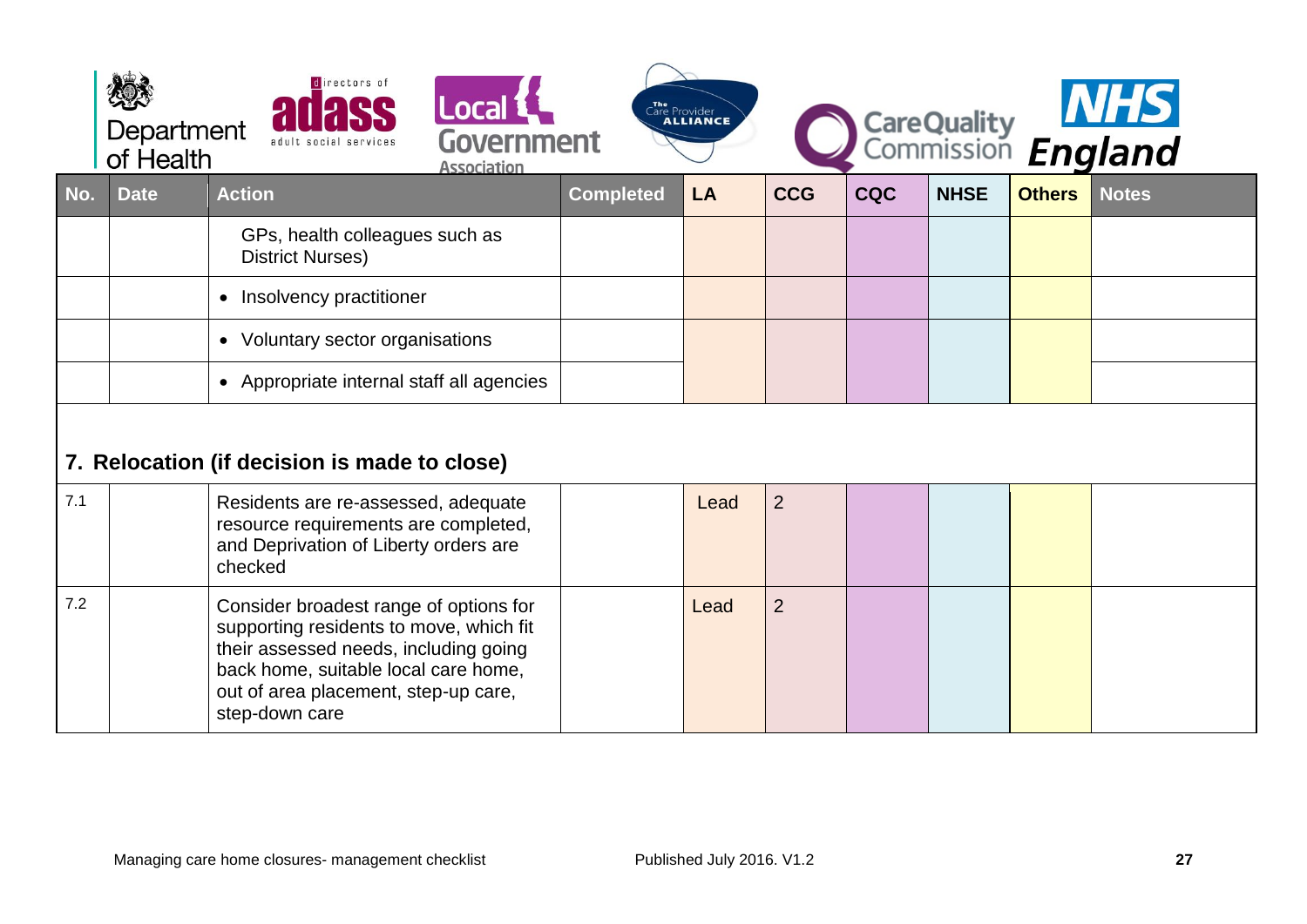|     | Department<br>of Health | directors of<br>adult social services                                                                                                                                      | Local &<br><b>Government</b><br><b>Association</b> |                  | Care Provider |                |            |             |               | CareQuality <b>NHS</b><br>Commission <b>England</b> |
|-----|-------------------------|----------------------------------------------------------------------------------------------------------------------------------------------------------------------------|----------------------------------------------------|------------------|---------------|----------------|------------|-------------|---------------|-----------------------------------------------------|
| No. | <b>Date</b>             | <b>Action</b>                                                                                                                                                              |                                                    | <b>Completed</b> | <b>LA</b>     | <b>CCG</b>     | <b>CQC</b> | <b>NHSE</b> | <b>Others</b> | <b>Notes</b>                                        |
| 7.3 |                         | Check choice(s) of area/homes that are<br>available and appropriate for the<br>resident's needs with the resident/carer                                                    |                                                    |                  | Lead          | $\overline{2}$ |            |             |               |                                                     |
| 7.4 |                         | Potential new homes to assess<br>residents to ensure that care needs can<br>be met. This may need facilitation and<br>be expedited                                         |                                                    |                  | Lead          | $\overline{2}$ |            |             |               |                                                     |
| 7.5 |                         | Maximise residents' ability to make an<br>informed choice about compatible<br>area/homes available. See 3.7, 3.10-<br>3.12 above if residents have mental<br>health issues |                                                    |                  | Lead          | $\overline{2}$ |            |             |               |                                                     |
| 7.6 |                         | Are there friendships between residents<br>that need to be maintained?                                                                                                     |                                                    |                  | Lead          |                |            |             |               |                                                     |
| 7.7 |                         | Where possible, offer opportunity for<br>resident/carer to view/visit/trial visit care<br>homes                                                                            |                                                    |                  | Lead          |                |            |             |               |                                                     |
| 7.8 |                         | Seek care home staff help to inform/visit<br>potential homes with resident where<br>applicable                                                                             |                                                    |                  | Lead          |                |            |             |               |                                                     |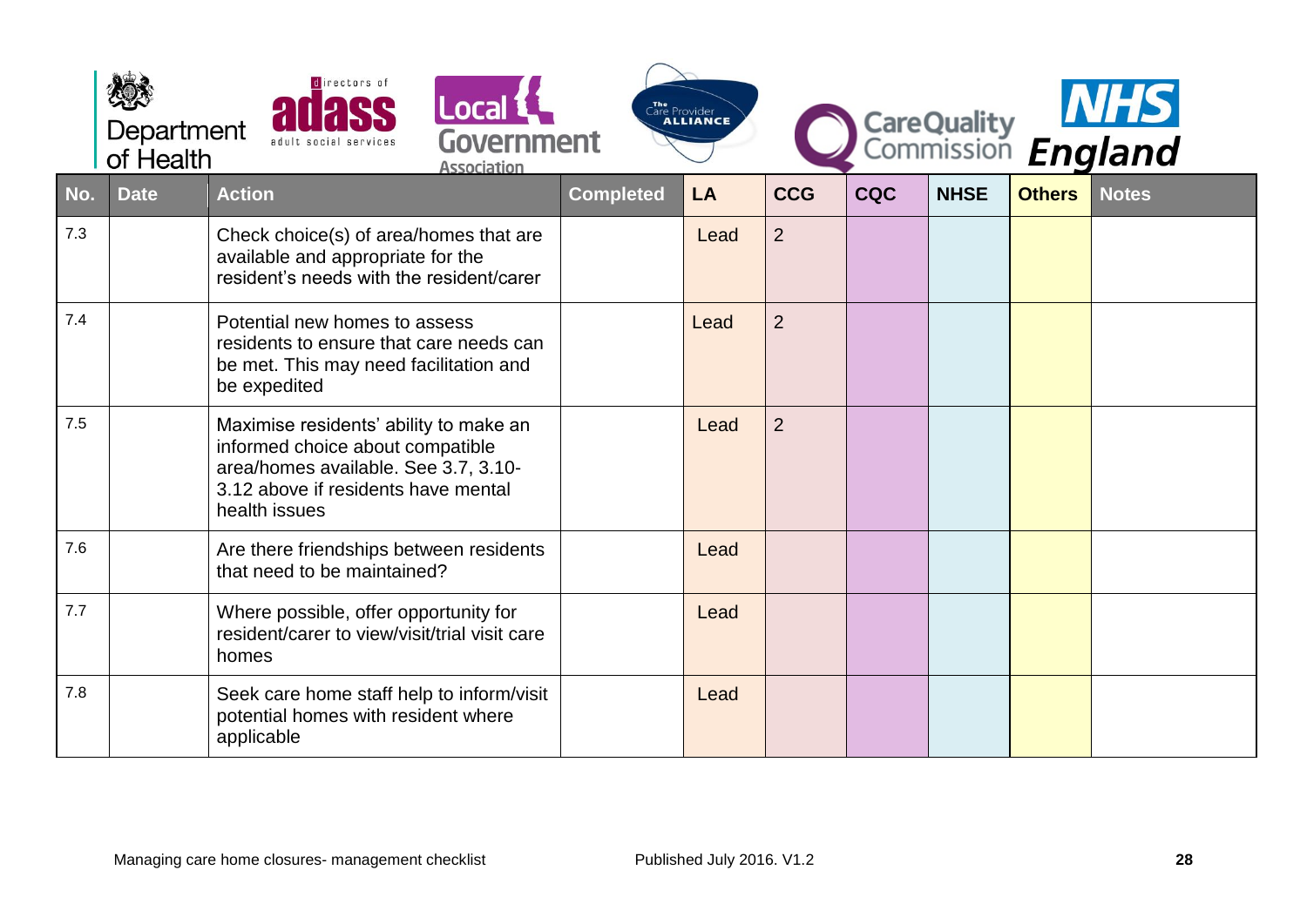|      | Department<br>of Health | directors of<br>Local L<br>Government<br><b>Association</b>                                                                                                |                  | The Provider<br><b>ALLIANCE</b> |                |            |             |               | CareQuality<br>Commission England |
|------|-------------------------|------------------------------------------------------------------------------------------------------------------------------------------------------------|------------------|---------------------------------|----------------|------------|-------------|---------------|-----------------------------------|
| No.  | <b>Date</b>             | <b>Action</b>                                                                                                                                              | <b>Completed</b> | LA                              | <b>CCG</b>     | <b>CQC</b> | <b>NHSE</b> | <b>Others</b> | <b>Notes</b>                      |
| 7.9  |                         | Resident/carer decides on new home<br>and date to move                                                                                                     |                  | Lead                            |                |            |             |               |                                   |
| 7.10 |                         | Do residents need the help of care staff<br>to escort them to potential new homes<br>on placement?                                                         |                  | Lead                            |                |            |             |               |                                   |
| 7.11 |                         | Appoint transport co-ordinator to act as<br>single point of contact and oversee<br>timely moves, e.g. to notify ambulance<br>staff in good time            |                  | Lead                            | $\overline{2}$ |            |             |               |                                   |
| 7.12 |                         | Arrange transport to new homes, in and<br>out of county, e.g.<br>car/minibus/ambulance - identify cost<br>and who pays                                     |                  | Lead                            |                |            |             |               |                                   |
| 7.13 |                         | Ensure residents are helped to move<br>only in daylight hours and are not kept<br>waiting for transport outside the home<br>by scheduling appropriately    |                  | Lead                            |                |            |             |               |                                   |
| 7.14 |                         | Ensure residents are supported to move<br>at their own pace / convenience (as far<br>as possible) and contact within 48 hours<br>to ensure the they are OK |                  | Lead                            |                |            |             |               |                                   |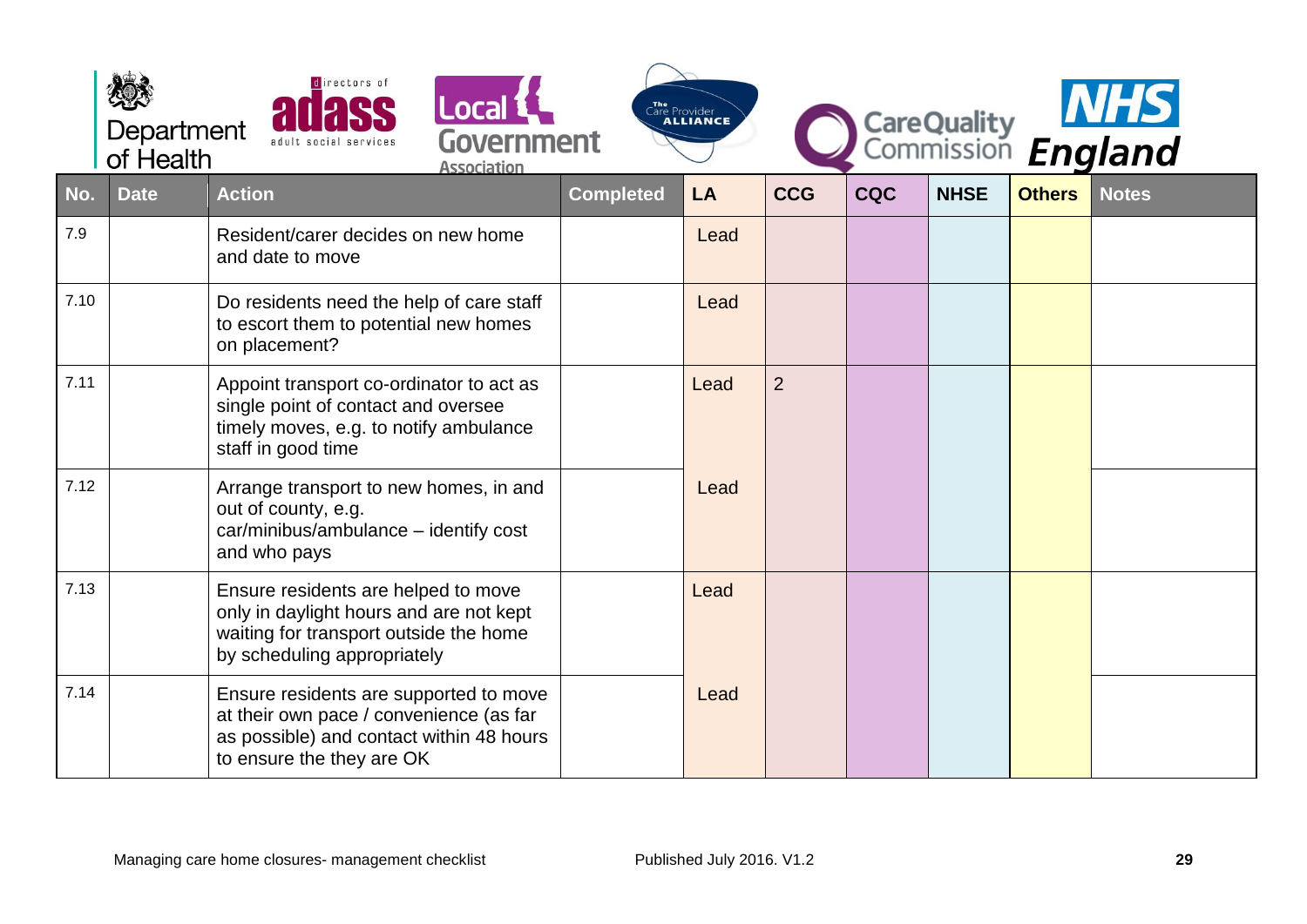|      | Department<br>of Health | directors of<br><b>Local 1</b><br>Government<br>adult social services<br><b>Association</b>                                                                                                                                                                                         |                  | The<br>Care Provider<br><b>ALLIANCE</b> |                |            |             |               | CareQuality<br>Commission England |
|------|-------------------------|-------------------------------------------------------------------------------------------------------------------------------------------------------------------------------------------------------------------------------------------------------------------------------------|------------------|-----------------------------------------|----------------|------------|-------------|---------------|-----------------------------------|
| No.  | <b>Date</b>             | <b>Action</b>                                                                                                                                                                                                                                                                       | <b>Completed</b> | LA                                      | <b>CCG</b>     | <b>CQC</b> | <b>NHSE</b> | <b>Others</b> | <b>Notes</b>                      |
| 7.15 |                         | Ensure residents are accompanied by<br>someone familiar on the day of the<br>move, including volunteers and carers if<br>possible                                                                                                                                                   |                  | Lead                                    |                |            |             |               |                                   |
| 7.16 |                         | Use current care home staff to the<br>fullest; passing on their knowledge of<br>residents to new homes, escorting,<br>transporting, etc                                                                                                                                             |                  | Lead                                    |                |            |             |               |                                   |
| 7.17 |                         | Staff handover to new homes - verbal<br>and written. Care summaries, including<br>care plan that details health and social<br>care needs, pharmacy and medication<br>details, GP and hospital appointments                                                                          |                  | Lead                                    |                |            |             |               |                                   |
| 7.18 |                         | Tell the new home what system of<br>medication administration was used in<br>the home the resident was moved from<br>(i.e. original pack/ specific monitored<br>dosage system), so the new home is<br>aware if there is a need to urgently<br>request a new prescription and supply |                  | Lead                                    | $\overline{2}$ |            |             |               |                                   |
| 7.19 |                         | Respect care home staff friendships<br>with residents and likely concerns for<br>their future welfare                                                                                                                                                                               |                  | Lead                                    |                |            |             |               |                                   |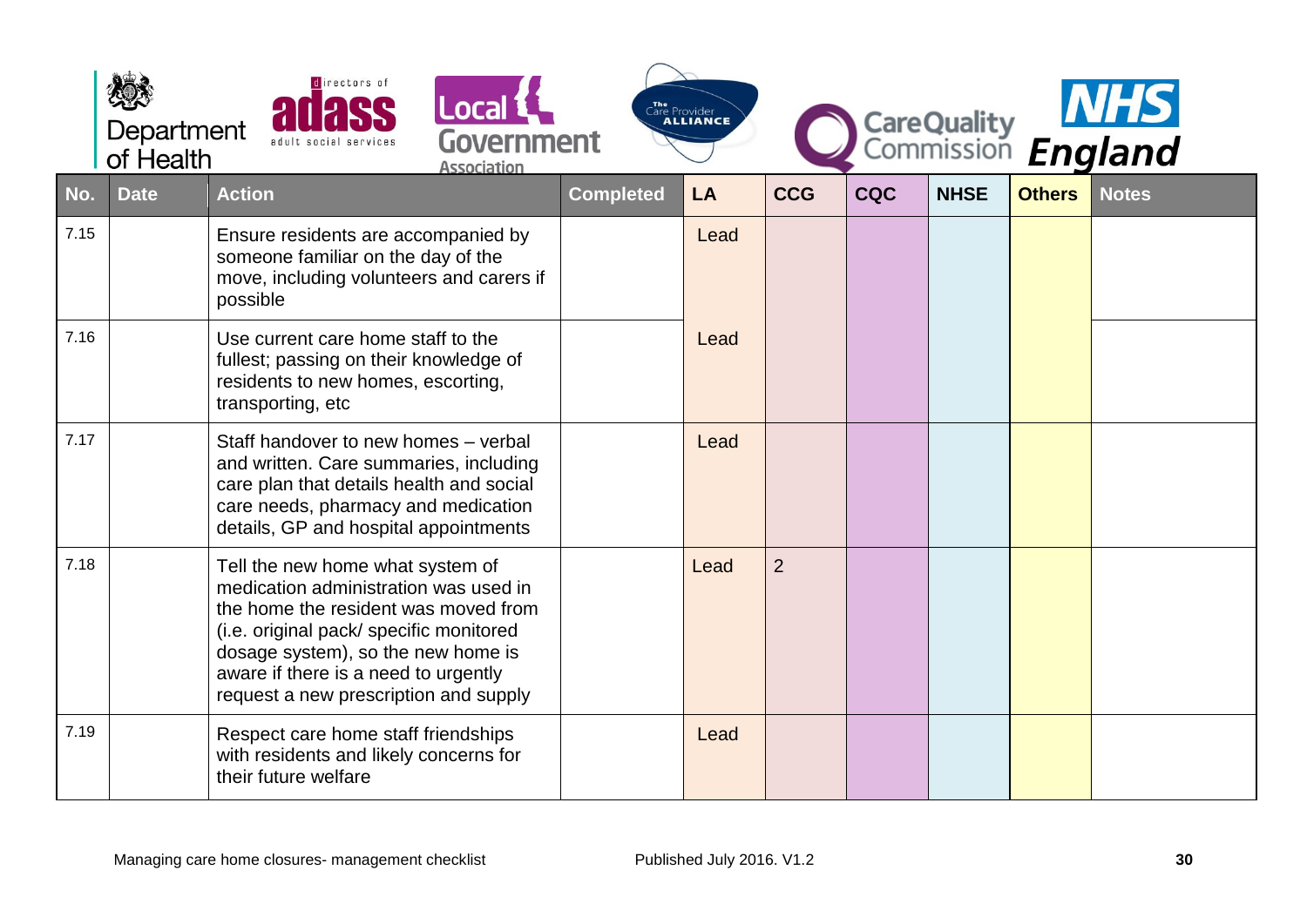|      | Department<br>of Health | directors of<br>Local L<br>Government<br><b>Association</b>                                                                                                                                                                       |                  | The Provider<br><b>ALLIANCE</b> |            |            |             |               | CareQuality MIS |
|------|-------------------------|-----------------------------------------------------------------------------------------------------------------------------------------------------------------------------------------------------------------------------------|------------------|---------------------------------|------------|------------|-------------|---------------|-----------------|
| No.  | <b>Date</b>             | <b>Action</b>                                                                                                                                                                                                                     | <b>Completed</b> | <b>LA</b>                       | <b>CCG</b> | <b>CQC</b> | <b>NHSE</b> | <b>Others</b> | <b>Notes</b>    |
| 7.20 |                         | Maintain a log of decisions and<br>movement of residents, when and<br>where they move to and that they have<br>arrived safely                                                                                                     |                  | Lead                            |            |            |             |               |                 |
| 7.21 |                         | Ensure residents' belongings are<br>accounted for, including valuables held<br>by the care home, that they are carefully<br>logged, packed and moved with them<br>(no bin bags)                                                   |                  | Lead                            |            |            |             |               |                 |
| 7.22 |                         | Programme social worker/nursing<br>reviews at 4 weeks (or before if they are<br>more at risk because of moving) and as<br>necessary thereafter and keep other<br>stakeholders (LA/CCG/CQC) informed<br>of progress and any issues |                  | Lead                            |            |            |             |               |                 |
| 7.23 |                         | Residents' medications and treatment<br>details are logged and go with residents<br>and checked on arrival at new care<br>home                                                                                                    |                  | Lead                            |            |            |             |               |                 |
| 7.24 |                         | Particular attention to be made to<br>ensure relocated residents are correctly<br>identified                                                                                                                                      |                  | Lead                            |            |            |             |               |                 |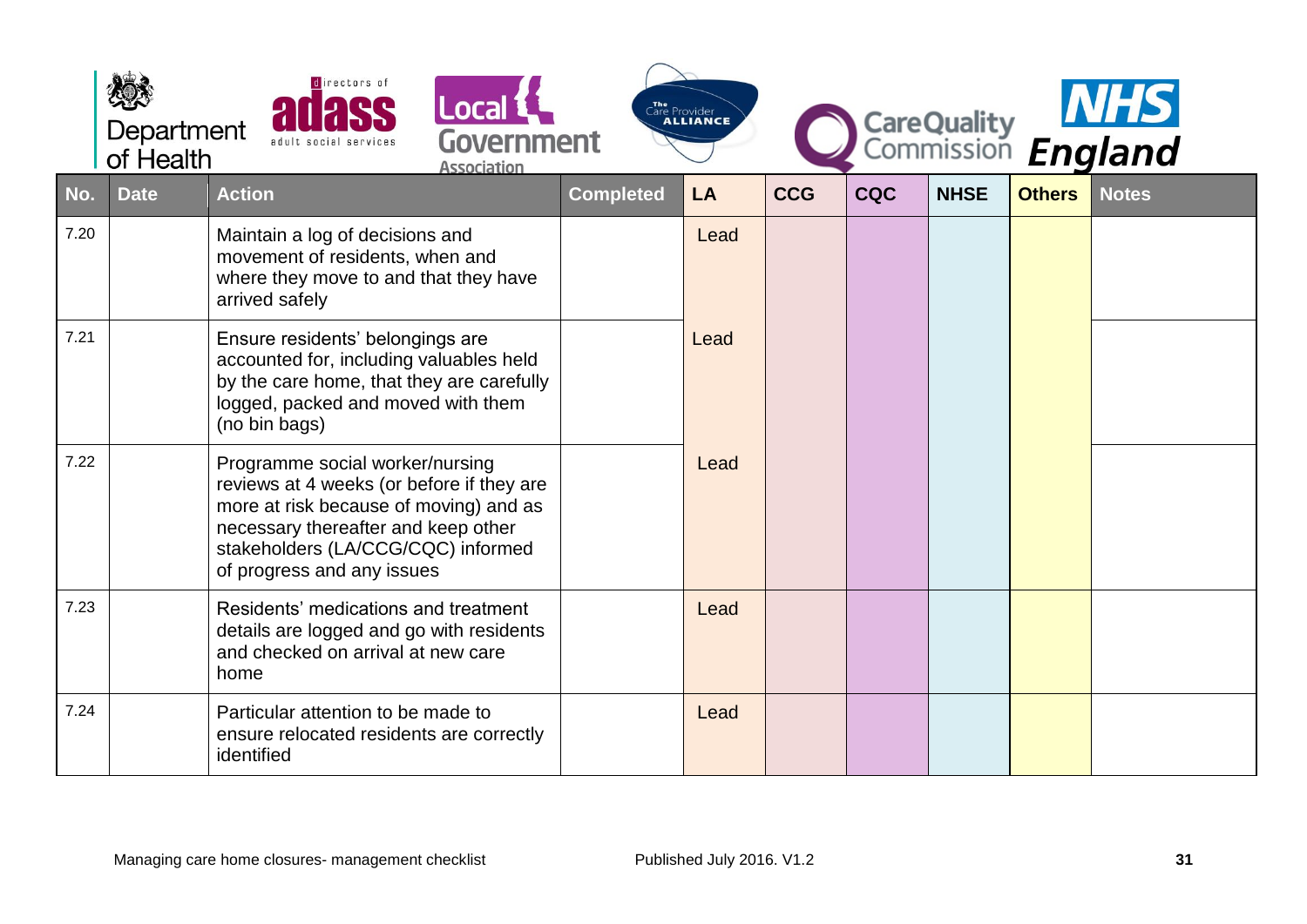|      | Department<br>of Health | directors of                                                                                                                                                                                          | Local L<br><b>Government</b><br><b>Association</b> |                  | The Provider<br><b>ALLIANCE</b> |                |            |             |               | CareQuality MHS |
|------|-------------------------|-------------------------------------------------------------------------------------------------------------------------------------------------------------------------------------------------------|----------------------------------------------------|------------------|---------------------------------|----------------|------------|-------------|---------------|-----------------|
| No.  | <b>Date</b>             | <b>Action</b>                                                                                                                                                                                         |                                                    | <b>Completed</b> | LA                              | <b>CCG</b>     | <b>CQC</b> | <b>NHSE</b> | <b>Others</b> | <b>Notes</b>    |
| 7.25 |                         | Change of GP and new home recorded                                                                                                                                                                    |                                                    |                  | Lead                            | $\overline{2}$ |            |             |               |                 |
| 7.26 |                         | Placements made out of county should<br>be notified to the receiving CCG/local<br>authority                                                                                                           |                                                    |                  | Lead                            | $\overline{2}$ |            |             |               |                 |
| 7.27 |                         | Home's residents information/case<br>files/summaries/transfer with residents.<br>Log created to record where records are<br>(i) located and (ii) transferred to in case<br>of potential future action |                                                    |                  | Lead                            | $\overline{2}$ |            |             |               |                 |
| 7.28 |                         | Consider how many family<br>members/friends might visit the resident<br>in the new care home; can we assist<br>them to do so?                                                                         |                                                    |                  | Lead                            |                |            |             |               |                 |
| 7.29 |                         | Notify Department of Work and<br>Pensions of change of home                                                                                                                                           |                                                    |                  | Lead                            |                |            |             |               |                 |
| 7.30 |                         | Liaise closely with the LA/CCG<br>Commissioning Team (new contracts<br>need to be issued, old contracts<br>terminated)                                                                                |                                                    |                  | Lead                            | $\overline{2}$ |            |             |               |                 |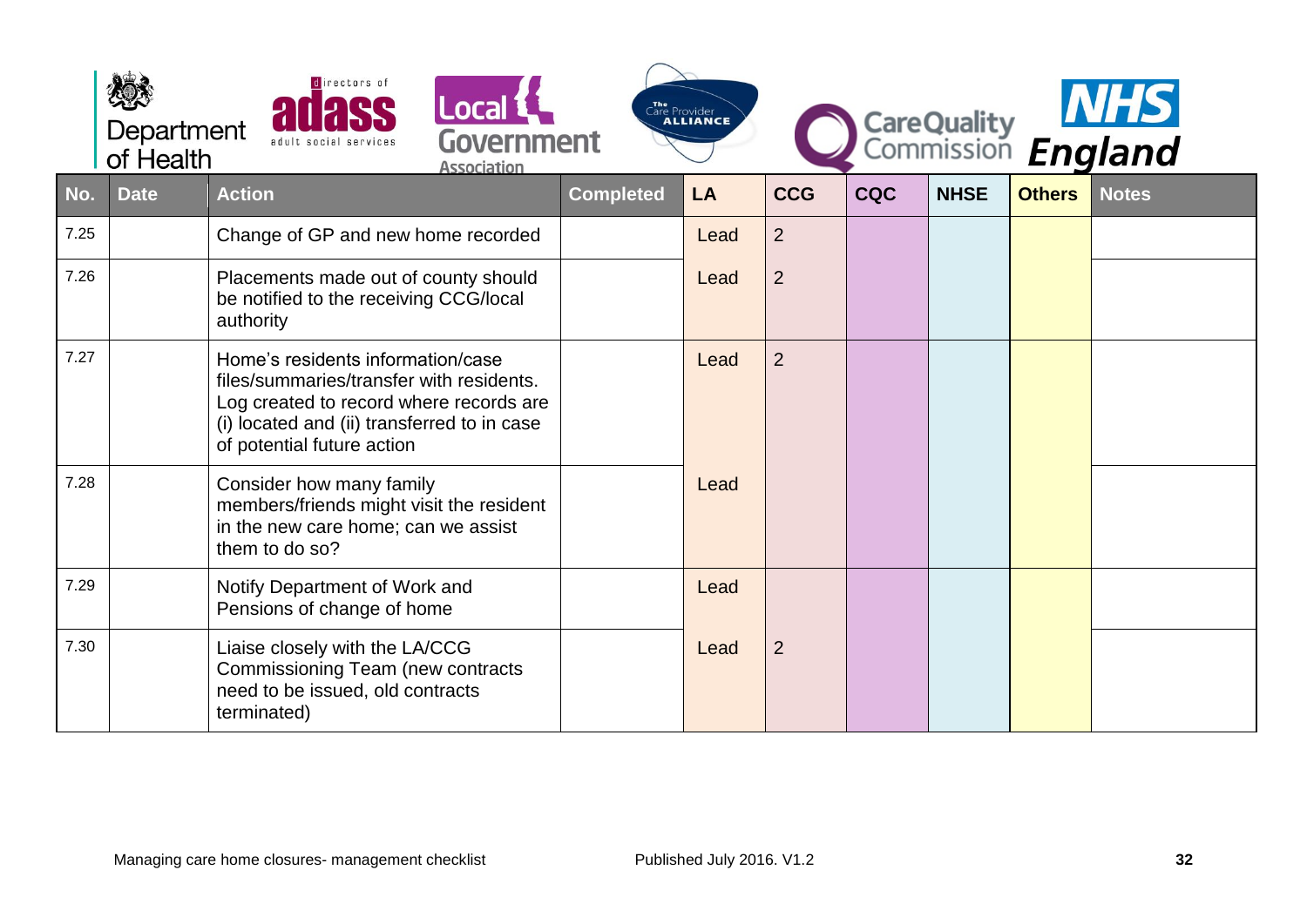<span id="page-32-0"></span>

|      | Department<br>of Health | directors of<br>Local L<br><b>Association</b>                                                                                                                                                                                                     | Government |                  | Care Provider |                |            |             |               | CareQuality MHS |
|------|-------------------------|---------------------------------------------------------------------------------------------------------------------------------------------------------------------------------------------------------------------------------------------------|------------|------------------|---------------|----------------|------------|-------------|---------------|-----------------|
| No.  | <b>Date</b>             | <b>Action</b>                                                                                                                                                                                                                                     |            | <b>Completed</b> | LA            | <b>CCG</b>     | <b>CQC</b> | <b>NHSE</b> | <b>Others</b> | <b>Notes</b>    |
| 7.31 |                         | Consider whether residents' moves<br>should be arranged to coincide with<br>others or spread over more than a week<br>(if time is available)                                                                                                      |            |                  | Lead          |                |            |             |               |                 |
| 7.32 |                         | Consider the desirability of<br>temporary/second moves                                                                                                                                                                                            |            |                  | Lead          |                |            |             |               |                 |
|      | 8. Quality assurance    |                                                                                                                                                                                                                                                   |            |                  |               |                |            |             |               |                 |
| 8.1  |                         | Ensure new care home is registered for<br>the category of care required                                                                                                                                                                           |            |                  | Lead          | $\overline{2}$ |            |             |               |                 |
| 8.2  |                         | Liaise with CQC, CCG, LA staff to<br>ensure there are no concerns about the<br>new care home in terms of residents'<br>needs, safety, quality or sustainability of<br>the home                                                                    |            |                  | lead          | $\overline{2}$ | 3          |             |               |                 |
| 8.3  |                         | Conduct a debrief involving all staff,<br>including care staff, after every incident<br>to identify good practice, lessons<br>identified and further actions to be taken<br>re: the closure process. Produce a<br>report with recommendations and |            |                  | Lead          | $\overline{2}$ | 3          |             |               |                 |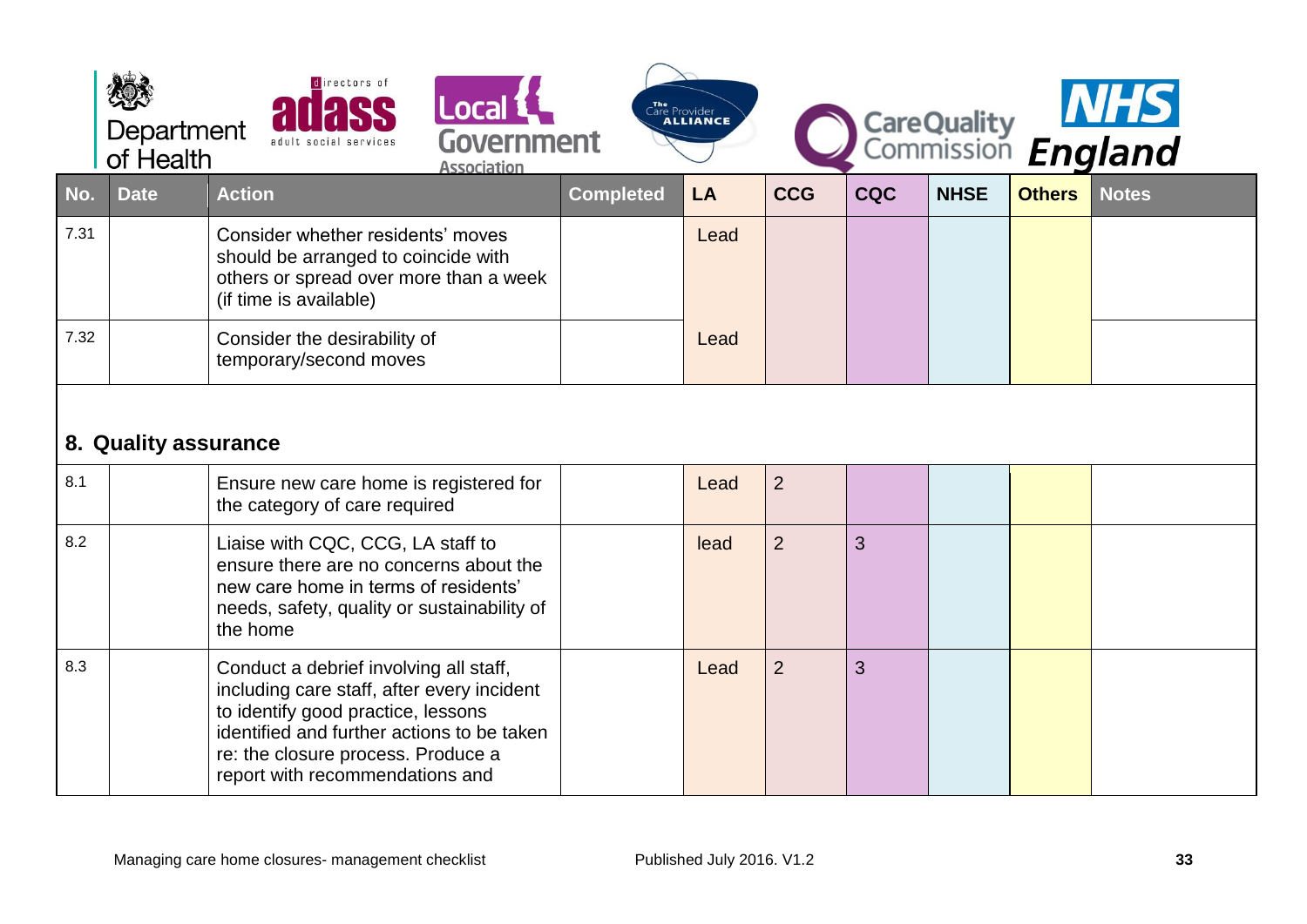|     | Department<br>of Health | directors of<br>adult social services                                                                        | Government | Care Provider    |      |                |            |             | CareQuality MHS |              |
|-----|-------------------------|--------------------------------------------------------------------------------------------------------------|------------|------------------|------|----------------|------------|-------------|-----------------|--------------|
| No. | <b>Date</b>             | <b>Action</b>                                                                                                |            | <b>Completed</b> | LA   | <b>CCG</b>     | <b>CQC</b> | <b>NHSE</b> | <b>Others</b>   | <b>Notes</b> |
|     |                         | consider how that and any lessons /<br>outputs will be shared                                                |            |                  |      |                |            |             |                 |              |
| 8.4 |                         | Incident follow up through with the use<br>of the Serious Case Review process if<br>instigated               |            |                  | Lead | $\overline{2}$ | 3          |             |                 |              |
| 8.5 |                         | Partners should consider reviewing the<br>situation after 6 months to check on<br>outcomes                   |            |                  | Lead | $\overline{2}$ |            |             |                 |              |
|     | 9. Record keeping       |                                                                                                              |            |                  |      |                |            |             |                 |              |
| 9.1 |                         | Ensure personal data is handled in line<br>with Caldicott principles <sup>3</sup> and data<br>protection law |            |                  | Lead | $\overline{2}$ |            |             |                 |              |
| 9.2 |                         | Maintain a record of meetings and<br>decisions made for audit purposes, and<br>potential legal challenges    |            |                  | Lead | $\overline{2}$ |            |             |                 |              |
| 9.3 |                         | Designate an administrative lead to<br>collate all records and keep a clear                                  |            |                  | Lead | $\overline{2}$ |            |             |                 |              |

<span id="page-33-0"></span> 3 [Information Governance Review \(2013\) p20](https://www.gov.uk/government/uploads/system/uploads/attachment_data/file/192572/2900774_InfoGovernance_accv2.pdf)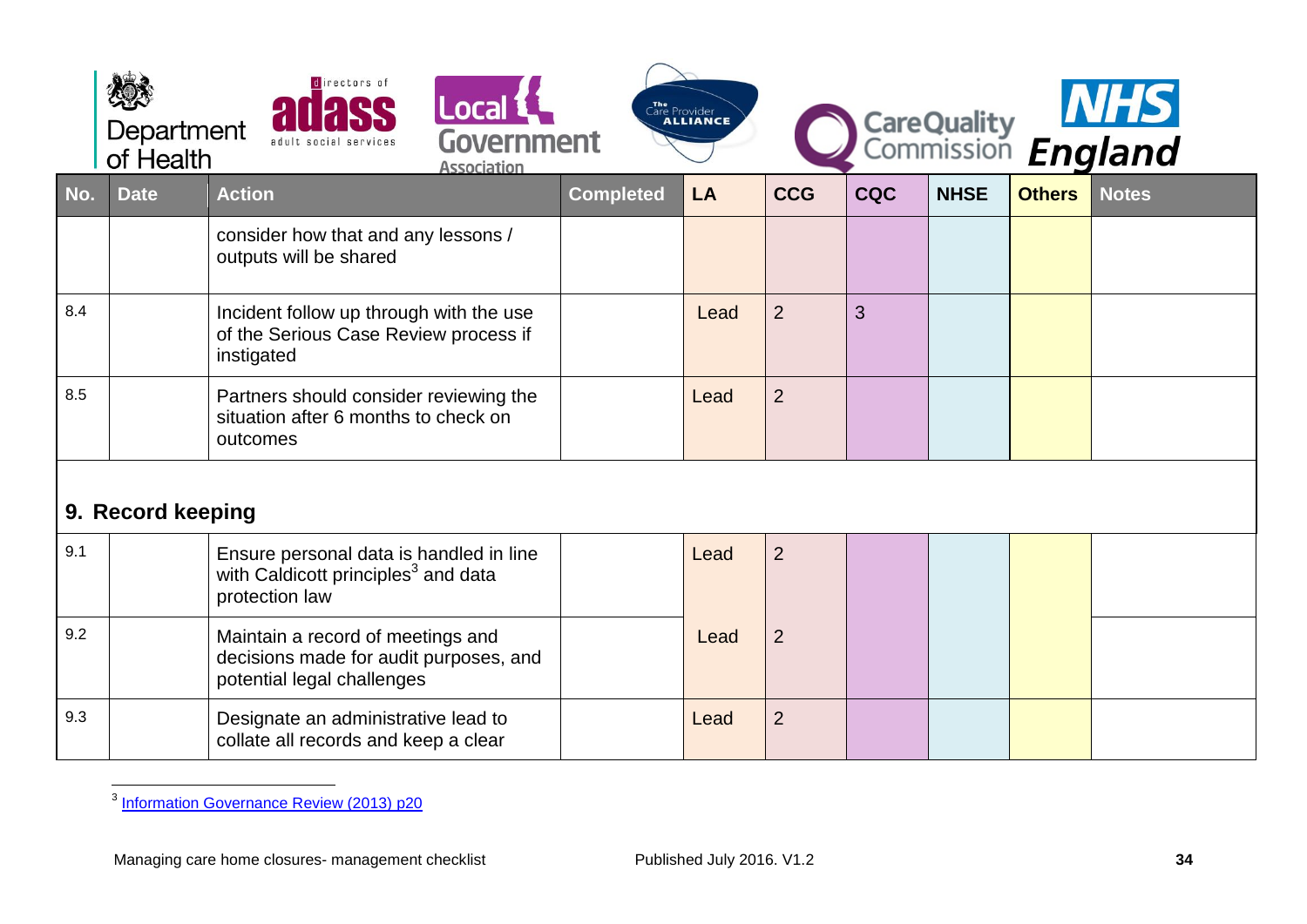<span id="page-34-0"></span>

|      | Department<br>of Health | directors of<br>Local 1<br>Government<br>adult social services<br>Association                                                                                                                                                 |                  | The Provider<br><b>ALLIANCE</b> |                |            |             |               | CareQuality MHS |
|------|-------------------------|-------------------------------------------------------------------------------------------------------------------------------------------------------------------------------------------------------------------------------|------------------|---------------------------------|----------------|------------|-------------|---------------|-----------------|
| No.  | <b>Date</b>             | <b>Action</b>                                                                                                                                                                                                                 | <b>Completed</b> | LA                              | <b>CCG</b>     | <b>CQC</b> | <b>NHSE</b> | <b>Others</b> | <b>Notes</b>    |
|      |                         | chronology of actions                                                                                                                                                                                                         |                  |                                 |                |            |             |               |                 |
| 9.4  |                         | Create and maintain an inventory of<br>residents' records, including<br>arrangements for transfer and record of<br>completion                                                                                                 |                  | Lead                            | $\overline{2}$ |            |             |               |                 |
| 9.5  |                         | Make arrangements for the secure<br>transfer and storage of records relating<br>to deceased former residents                                                                                                                  |                  | Lead                            | $\overline{2}$ |            |             |               |                 |
| 9.6  |                         | Residents' outcomes should be<br>recorded, particularly with regard to their<br>health and care needs, preferences and<br>wishes                                                                                              |                  | Lead                            | $\overline{2}$ |            |             |               |                 |
| 10.  | <b>Staff</b>            |                                                                                                                                                                                                                               |                  |                                 |                |            |             |               |                 |
| 10.1 |                         | Consider how proper support will be<br>offered to provider/LA/CCG/CQC staff<br>involved in the closure $-$ e.g. where<br>there is adverse media comment and<br>staff helping keep the home running<br>may be subject to abuse |                  | Lead                            | $\overline{2}$ | 3          |             |               |                 |
| 10.2 |                         | Work with providers and other partners                                                                                                                                                                                        |                  | Lead                            | $\overline{2}$ |            |             |               |                 |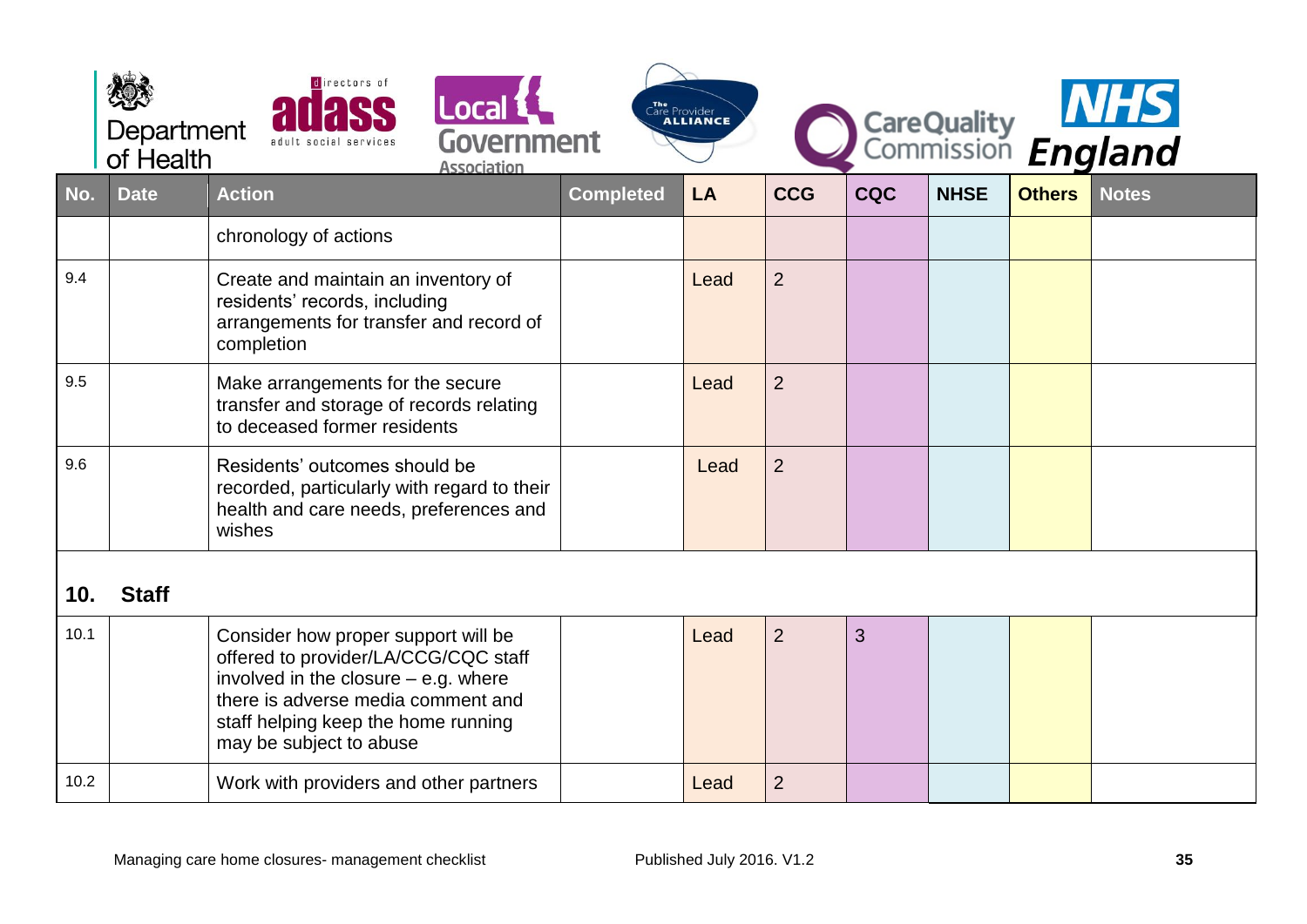|      | Department<br>of Health | directors of<br>Local 1<br>Government<br>adult social services<br><b>Association</b>                                                                                                                                                                                                                                                                 |                  | Care Provider |                |            |             |               | CareQuality MHS |
|------|-------------------------|------------------------------------------------------------------------------------------------------------------------------------------------------------------------------------------------------------------------------------------------------------------------------------------------------------------------------------------------------|------------------|---------------|----------------|------------|-------------|---------------|-----------------|
| No.  | <b>Date</b>             | <b>Action</b>                                                                                                                                                                                                                                                                                                                                        | <b>Completed</b> | LA            | <b>CCG</b>     | <b>CQC</b> | <b>NHSE</b> | <b>Others</b> | <b>Notes</b>    |
|      |                         | to help good quality, caring staff and<br>volunteers from the closing/closed care<br>home remain in the sector where they<br>wish to                                                                                                                                                                                                                 |                  |               |                |            |             |               |                 |
| 10.3 |                         | Consider whether TUPE applies,<br>particularly where the home has<br>residents with learning disabilities and<br>where there is one-to-one care                                                                                                                                                                                                      |                  | Lead          | $\overline{2}$ |            |             |               |                 |
| 10.4 |                         | Where appropriate, encourage/support<br>the provider to refer staff subject to<br>disciplinary or misconduct procedures to<br>relevant professional regulatory bodies<br>and/or the Disclosure and Barring<br>Scheme. Where the provider is unable<br>or unwilling to refer, consider with<br>partners how such referrals could or<br>should be made |                  | Lead          | $\overline{2}$ |            |             |               |                 |

## **Additional notes:**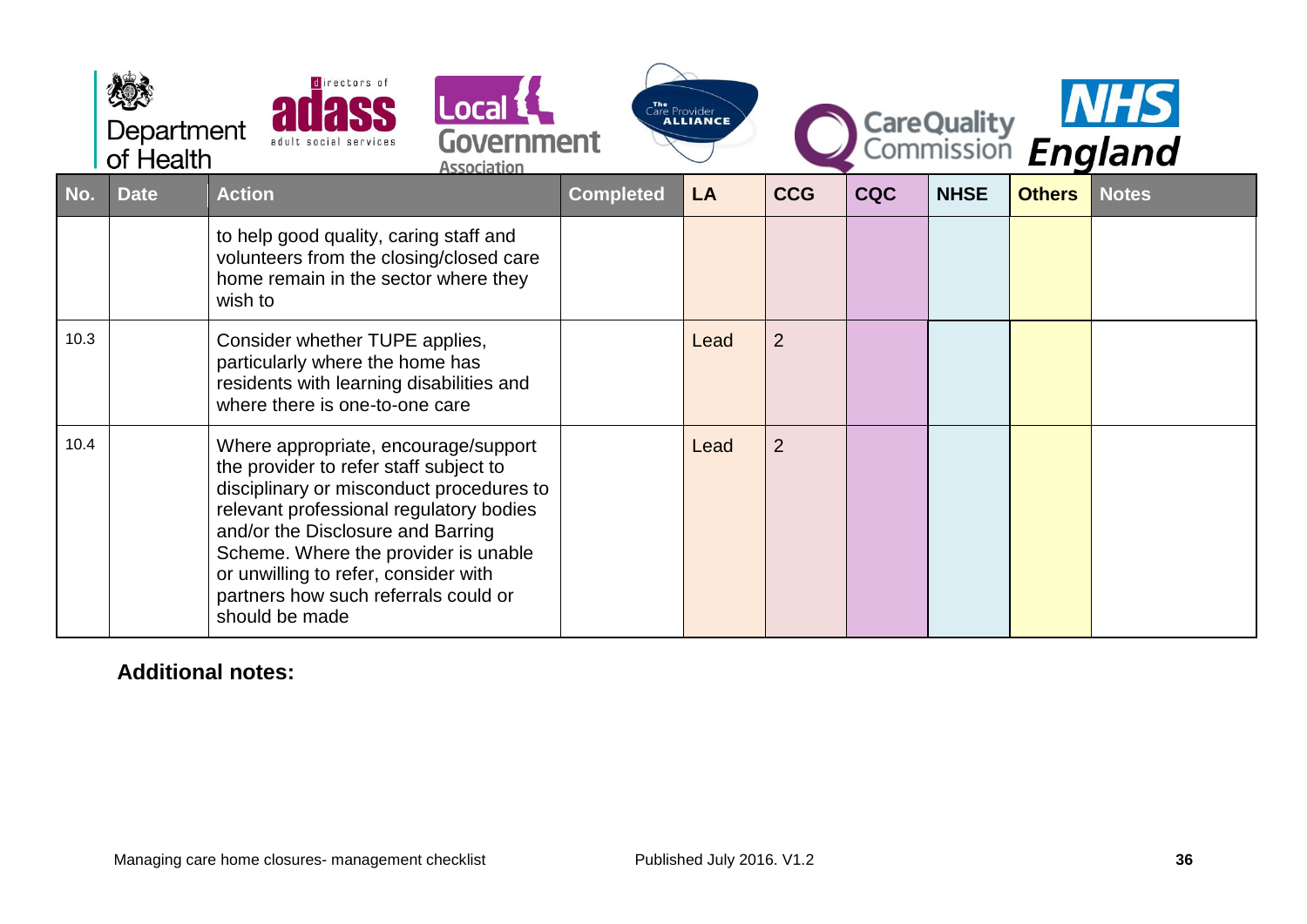<span id="page-36-0"></span>

| Surname | Forename Gender DoB | M/F | <b>Responsibility</b><br>for funding | <b>Main representative</b> | <b>Has</b><br>capacity<br>Y/N | <b>Requires Mobility</b><br>advocate needs<br><b>Y/N</b> |  |
|---------|---------------------|-----|--------------------------------------|----------------------------|-------------------------------|----------------------------------------------------------|--|
|         |                     |     |                                      |                            |                               |                                                          |  |
|         |                     |     |                                      |                            |                               |                                                          |  |
|         |                     |     |                                      |                            |                               |                                                          |  |
|         |                     |     |                                      |                            |                               |                                                          |  |